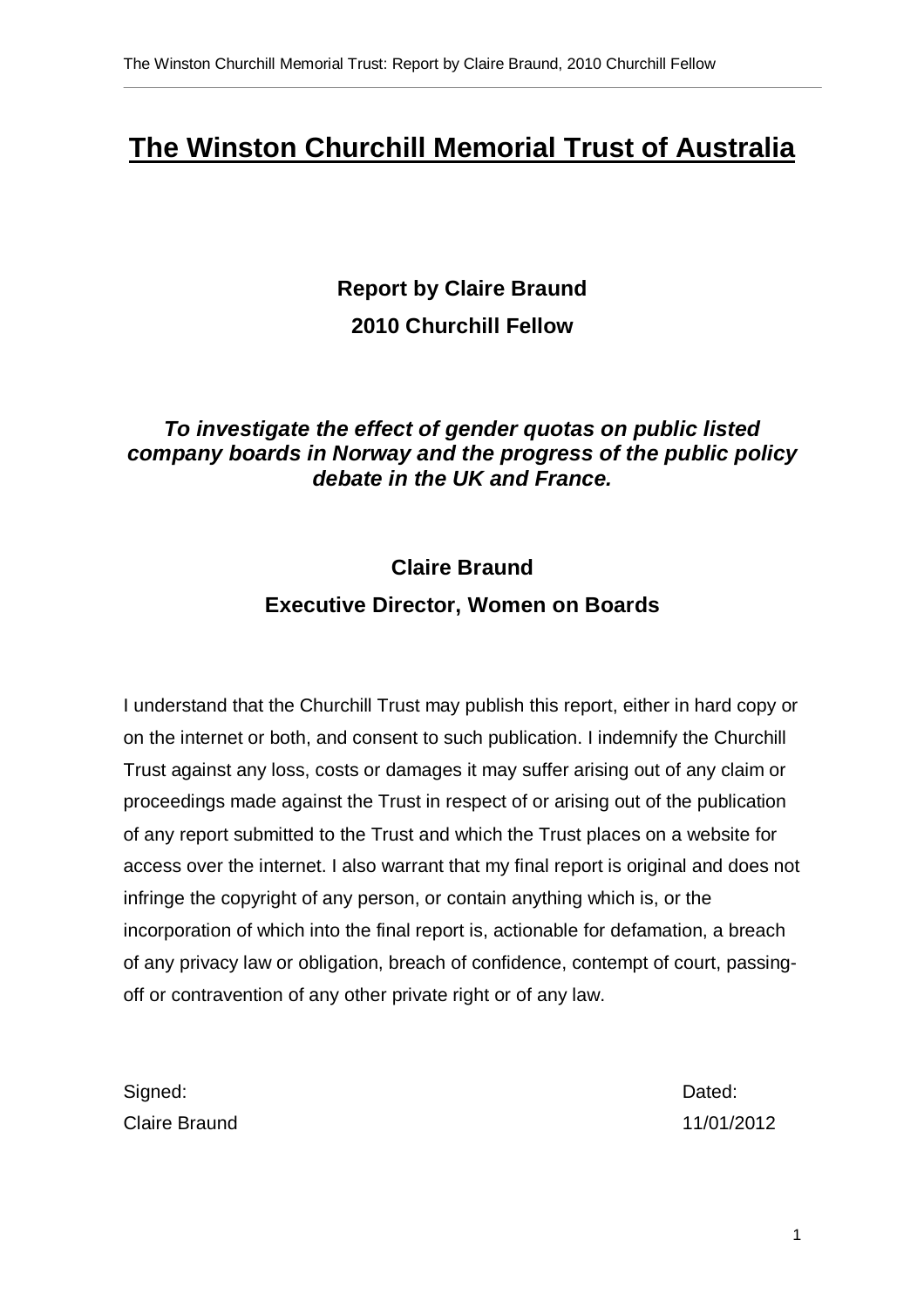# **Table of Contents**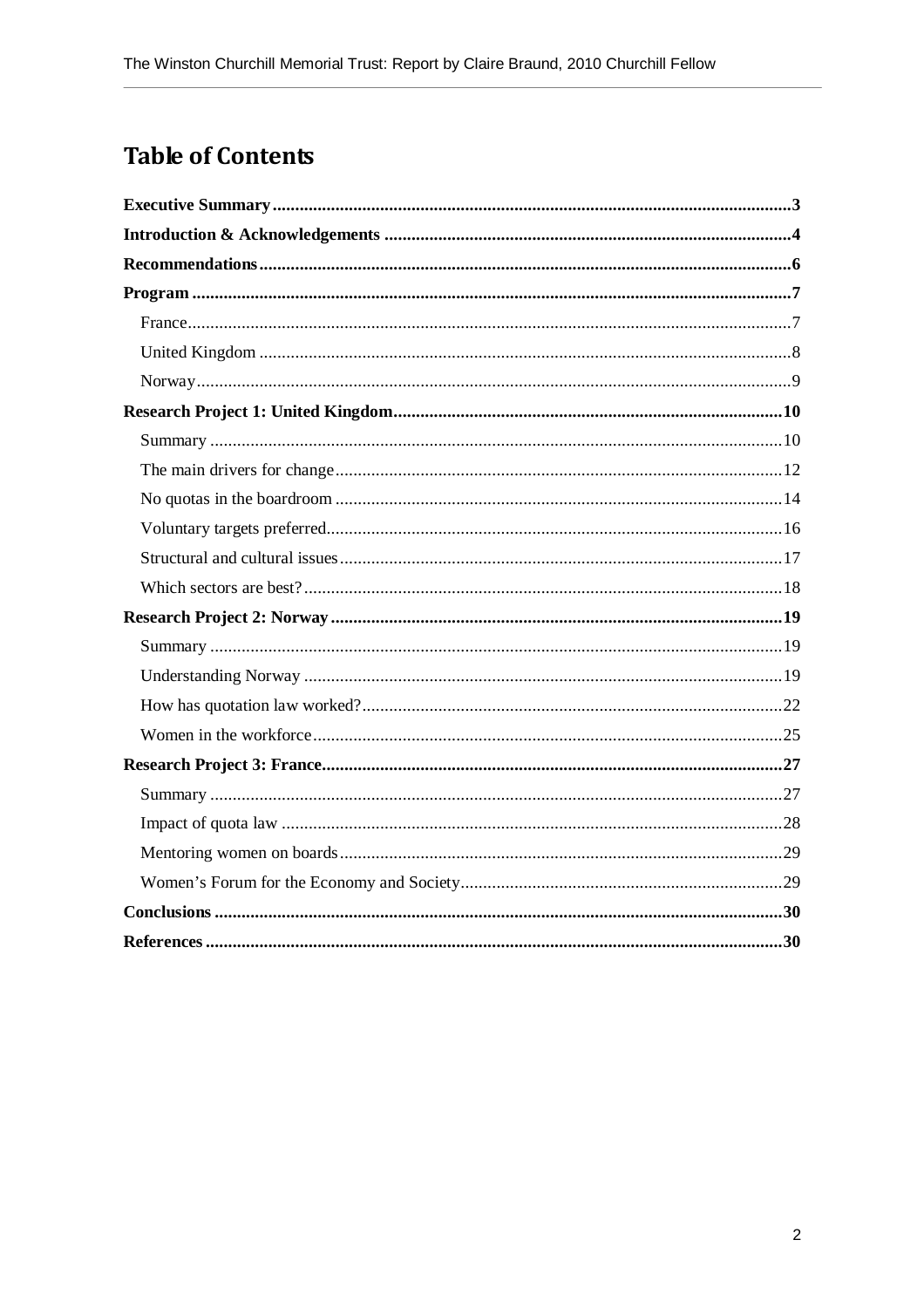# Executive Summary

#### **Claire Braund, Executive Director, Women on Boards**

**PO Box 787, Gosford NSW 2250, Australia** 

#### **Ph: +612 4362 133 or 0409981781, Email: claire.braund@womenonboards.org.au**

The purpose of my Churchill Fellowship was to examine what the UK, Norway and France are doing to increase the number of women on boards and in management/ executive roles. In six weeks I interviewed 60 people, presented to a professional women's network and a university forum and attended a global women's forum as one of 1,300 delegates.

#### **Key learnings**

- Australia is well placed to address gender diversity on boards, but needs to keep focussed to enable retain the momentum which has enabled it to be ahead of the UK on this issue.
- There is power in building international coalitions around the social and economic imperatives of a more gender equal world.

#### **Conclusions**

- Boardroom quotas get women on boards, improve governance and change thinking. They do not move women into the executive pipeline.
- Europe is moving towards quotation law at individual country and EU levels.
- The UK is following Australia in using its corporate governance code to push companies to set gender targets and report performance.
- Traditional role modelling, stereotypes and unconscious gender bias are as common in Norway, France and much of Western Europe as they are in the UK.
- Most companies are playing around the edges of reform to workforce practices and approaches to retaining and recruiting women into roles in management and above.
- The same issues affect women in the UK, Norway and France and include; child bearing and care, equal pay and insufficient retirement funds and perceived weaknesses in CVs
- Women appear to universally under-sell and under-rate themselves.

#### **Dissemination and Implementation**

The findings from my Churchill fellowship provide a relevant and timely international perspective on the current debate in Australia regarding gender balance on company boards and opportunities for women in the workplace in general. It will provide an important background report for further policy development within the corporate and government sectors where it will be made available to company chairs, CEOs, Government Ministers and policy makers. The findings have been, and will be, presented at several forums and will promoted to the Women on Boards network.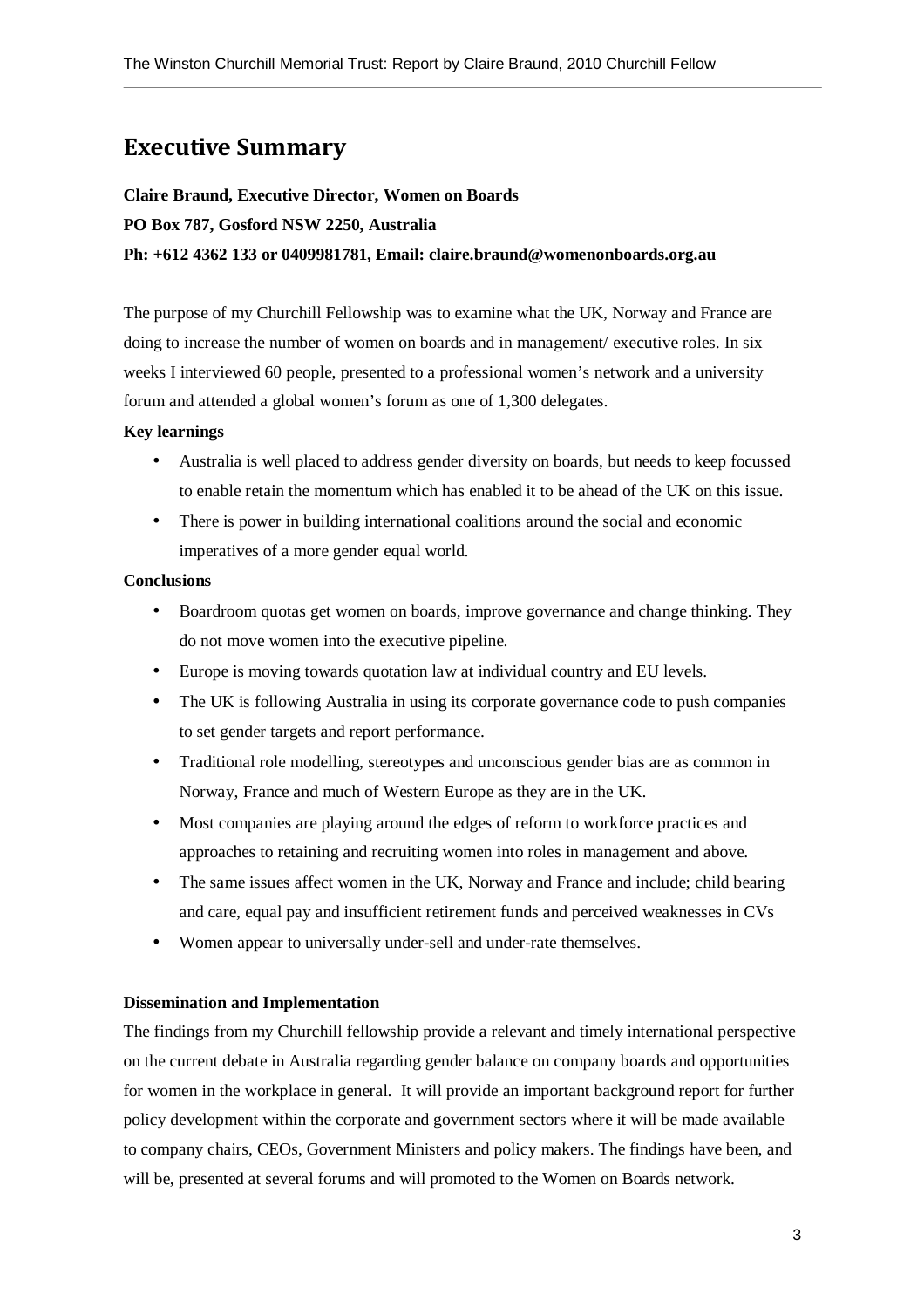# Introduction & Acknowledgements

This report summarises the findings of my Churchill Fellowship research tour in London (United Kingdom), Oslo and Bergen (Norway) and Paris and Deauville (France) in September and October 2011. My research examined the policies and programs in place in these countries to increase the number of women on boards and in management/ executive roles. It specifically addressed:

- Implementation of the quota system in Norway and France
- Progress towards recommendations of the Davies Report<sup>1</sup> in the UK
- Economic drivers for diversity within the subject countries
- Workforce and diversity policies and their uptake by men and women
- Use and effectiveness of gender targets at general, management and executive levels
- Cultural effects of quotas and targets on companies and their leaders and staff
- New and innovative strategies being used to capture and retain talent
- The debate on quotas, targets, and the encouragement of women into director and senior roles

#### **Acknowledgements**

I would like to thank the Winston Churchill Memorial Trust for supporting my research.

Many others deserve thanks for their invaluable assistance. I am particularly indebted to Arni Hole, Director General of the Ministry of Children and Equality and Pino Kosiander, her senior advisor, for their time in bringing me up to date on developments in Norway post quotation law and for their work in putting together a program of government and related meetings.

Sincere thanks also to Harald Norvik and Mai-Lill Ibsen, Non Executive Directors of public listed companies in Norway, for introducing me to their fellow chairs, directors and CEOs who generously gave their time to meet me. Particular thanks to Mai-Lill who hosted an excellent lunch for me at her home and to Marianne Okland, a Norwegian Non Executive Director living in London, for their insights and friendship.

To Adeline Diab and Christine Valentin, professional women both, my thanks for the time we spent together in Deauville and Paris and for your anecdotes and companionship.

Alison Maitland, author and journalist with the Financial Times made many introductions as did Dr Ines Wichert. The latter also invited me to speak at the European Professional Women's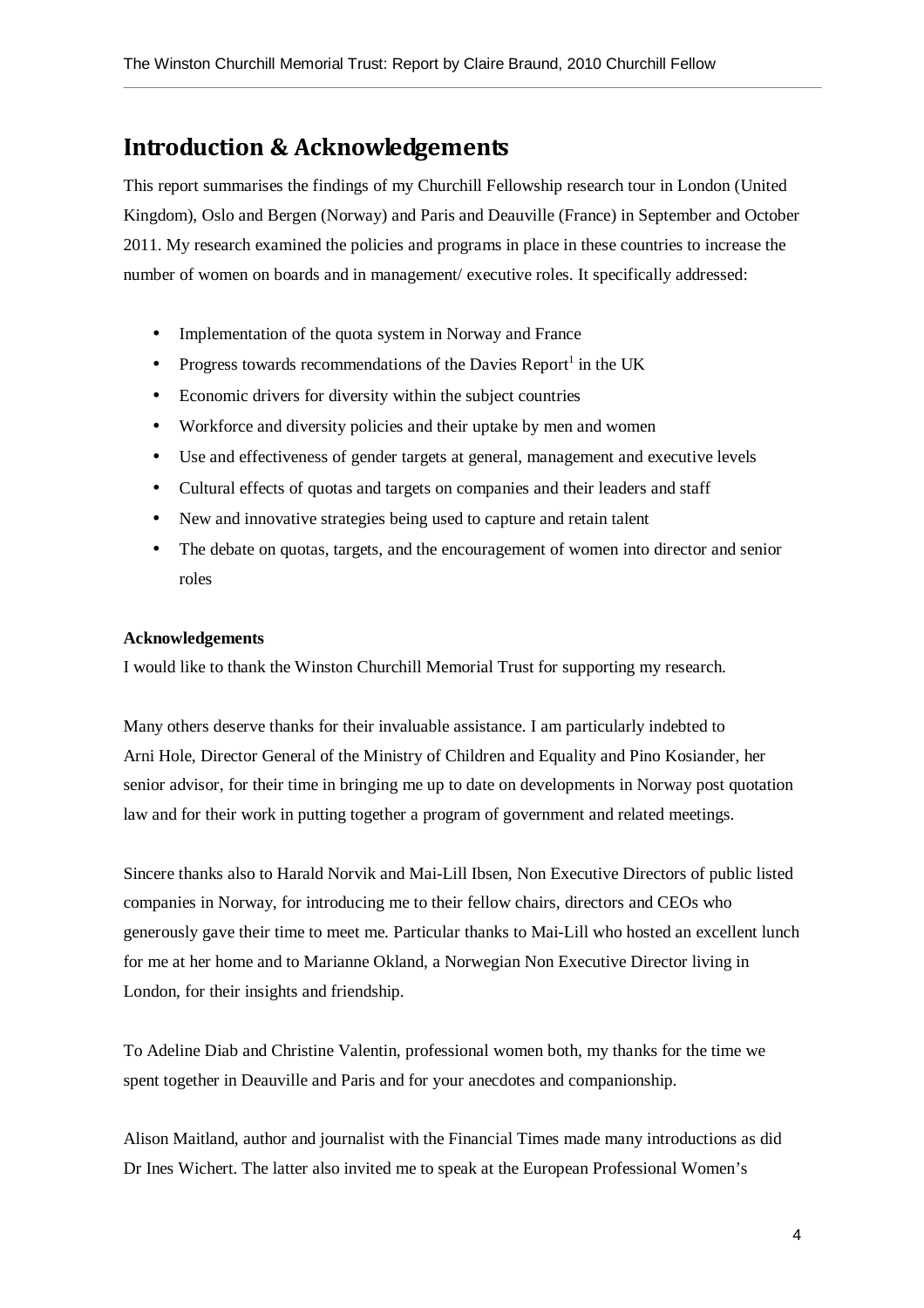Network meeting at Mercer in London, thereby opening many new doors and channels for my research in the UK and Europe.

Thanks to Dr Ruth Sealy who gave me the opportunity to speak to the International Centre for Women Leaders at Cranfield School of Management and kept me up to date with progress in the UK on boardroom diversity.

I remain indebted to Vanessa Gunner, Fiona Hathorn and members of the Women on Boards network in London who passed on my letter of introduction and set up meetings for me.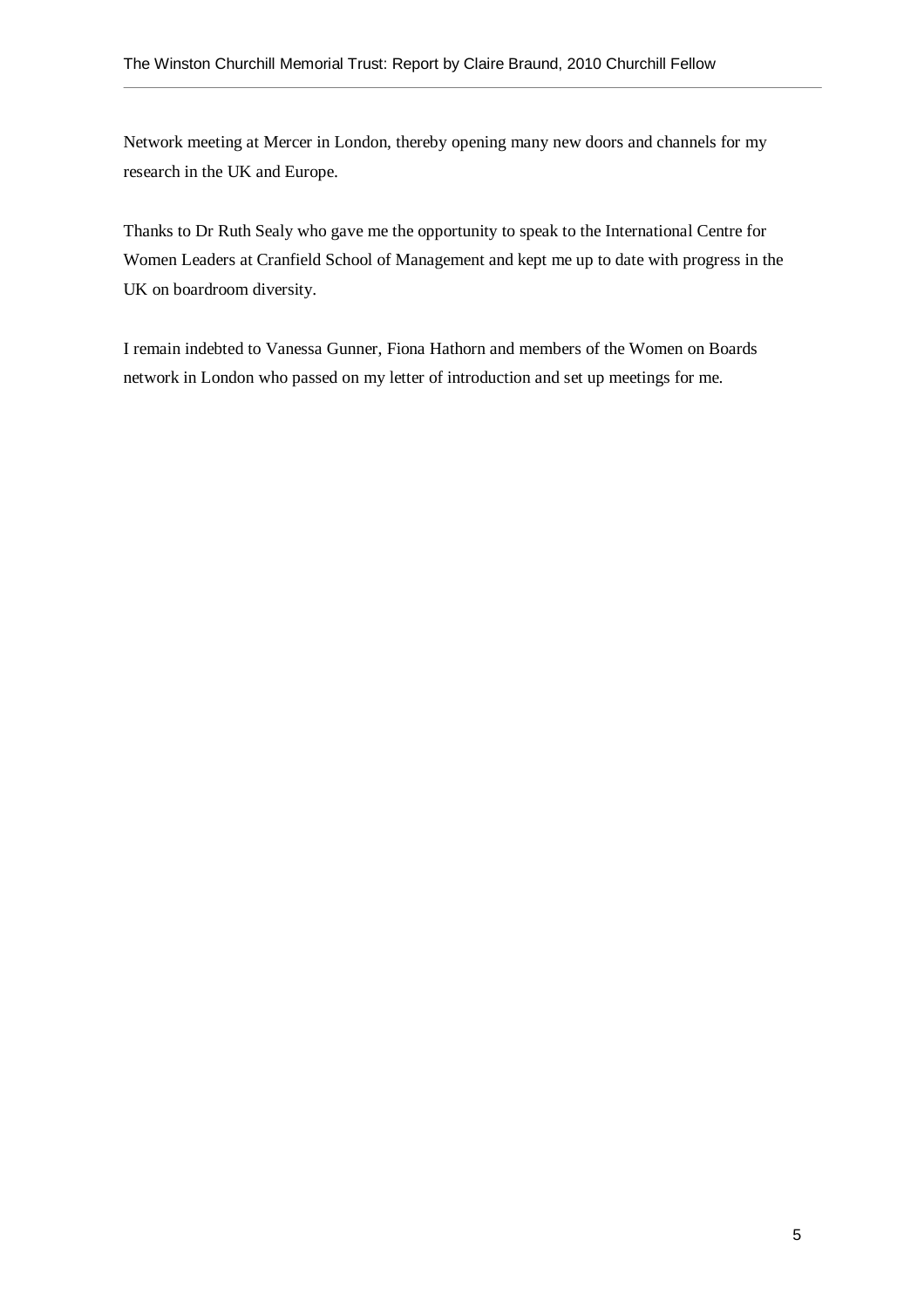# Recommendations

This report recommends:

- The Australian Government commission the Corporations and Markets Advisory Committee to conduct a review of the progress towards improving the numbers of women on the boards of ASX500 companies. The review should identify the barriers preventing more women reaching the boardroom and make recommendations regarding what government and business could do to increase the proportion of women on ASX boards.
- Arising from the CAMAC report and as per the arrangements from the Davies Report<sup>1</sup>, the Government appoint and resource a six-person steering committee to meet every six months and report annually on progress. Representatives to include at least one ASX director and one representative each from the Australian Institute of Company Directors, Australian Human Resources Institute, Chartered Secretaries Australia, Women on Boards and a graduate business school.
- The Government commit to looking at boardroom quotas if ASX companies have not achieved 25% female representation at board level by 2014.
- The ASX Corporate Governance Council consults on Corporate Governance Principle 2 with regard to appointing independent members to the nominations committee.
- Executive search firms develop a code of conduct for best practice search methods to improve women's opportunities and access to jobs in the boardroom and at executive and management levels.
- Treasury conduct a study on the economic cost of keeping women out of the workforce in Australia and the value of improving funds for childcare and other services to improve workforce participation.
- Organisations need to give greater encouragement and support to women to move into more challenging roles.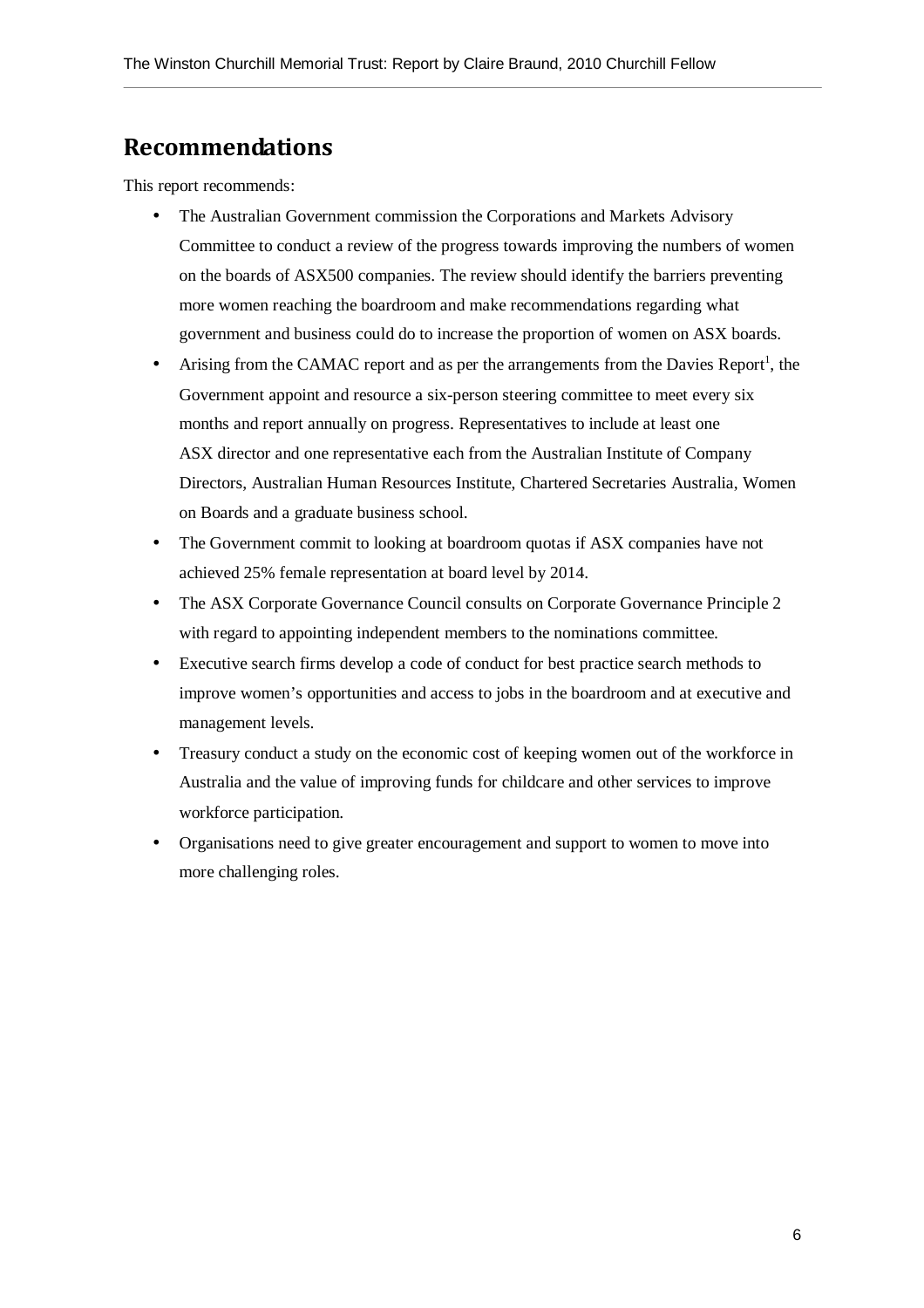# Program

My Churchill Fellowship covered a period of six weeks between 29 August and 19 October. Meetings were held with: chairs of public listed companies; CEOs; executives responsible for diversity and talent; women in senior positions in business, government policy makers, researchers; executive search firms; and organisations with a similar charter to Women on Boards.

### France

- Hilary Ellis, President European Professional Women's Network
- Miriam Garnier, VP Women on Boards European Professional Women's Network
- Marie-Claude Peyrache, Director Board Women Partner Program
- Sarah Sweeney, Women Equity for Growth
- Christine Valentin, CEO CV Consultants
- Attendees at the Women's Forum for Economy and Society in Deauville, France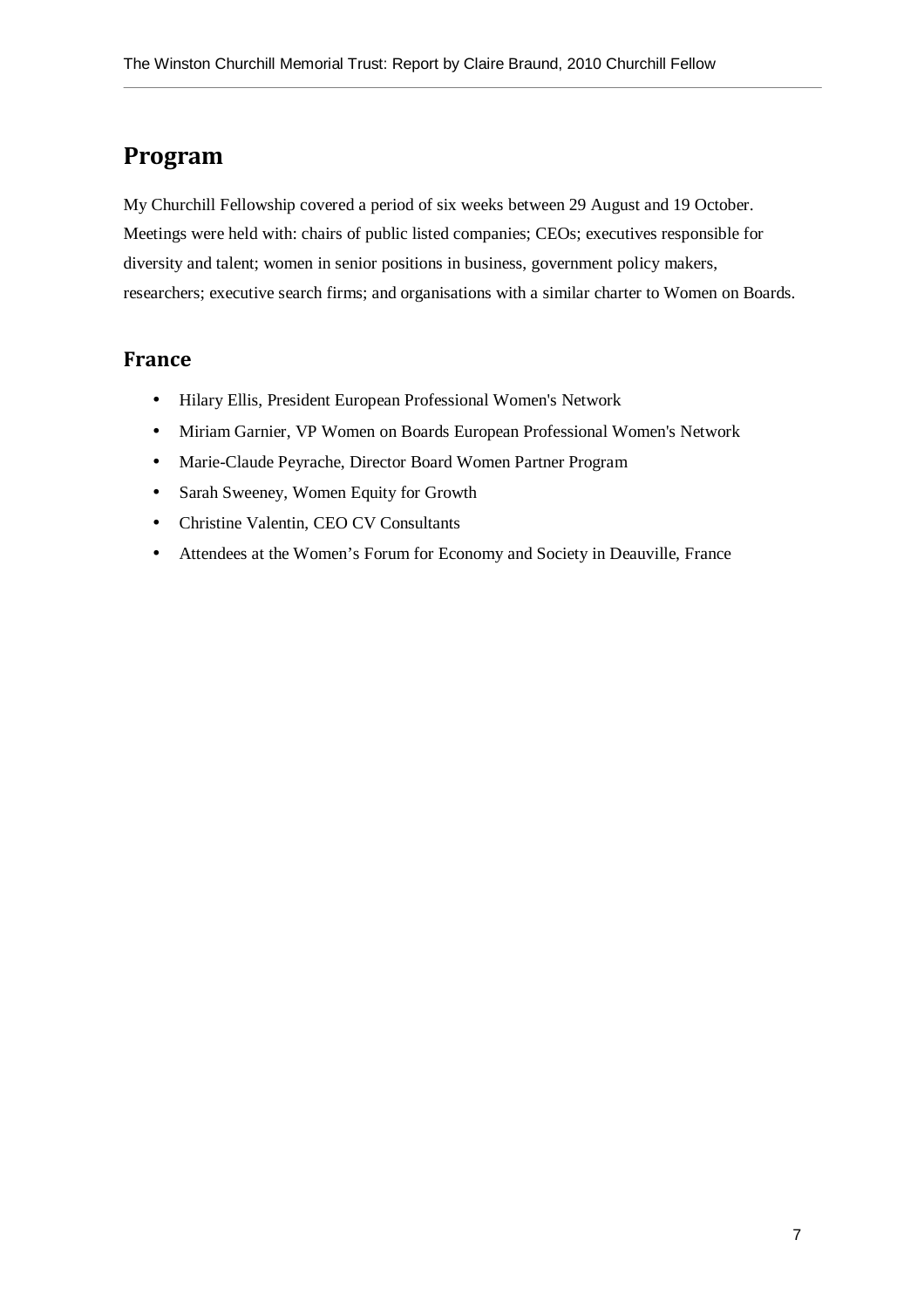## United Kingdom

- Robert Baker, Mercer
- Julia Bond, Non Executive Director
- Jo Cameron, Founder Network of Aspiring Women
- Jacey Graham Director Brook Graham
- Sir Philip Hampton, Chair Royal Bank of Scotland Group
- Marcus Hanke, CEO Avisen
- Fiona Hathorn, Angel Investment Advisor
- Sally-Ann Hibberd, COO International Willis International Limited
- Baronness Sarah Hogg, Chair Financial Reporting Council
- Alison Horrocks, Senior VP Corporate Governance & Company Secretary Inmarsat
- Margaret Johnson, Group CEO Leagas Delaney
- Ros Kelly, director Thiess and former Federal Labor Minister
- Martin Kendall Founder New Independent Directors Ltd
- Julia MacDonald, AlixPartners
- Alison Maitland, Business author, journalist and speaker Financial Times
- Sir Nicholas Montagu, Chairman of Council Queen Mary University of London
- Helena Morrissey, Founder 30 % Club
- Marianne Okland, Managing Director Avista Partners
- Maria Perez, Head of Diversity and Inclusion EMEA, UBS AG
- Helen Pitcher, Chairman IDDAS Limited
- Dr Ruth Sealy, International Centre for Women Leaders Cranfield School of Management
- Charlotte Sweeney, International Head of Diversity and Inclusion Nomura International
- Peninah Thomson, Director FTSE Cross Cultural Mentoring Program
- Helen Wells, Director Opportunity Now
- Helen Whitehead, senior advisor UK Government
- Dr Ines Wichert
- Suzanne Wood, Russell Reynolds Associates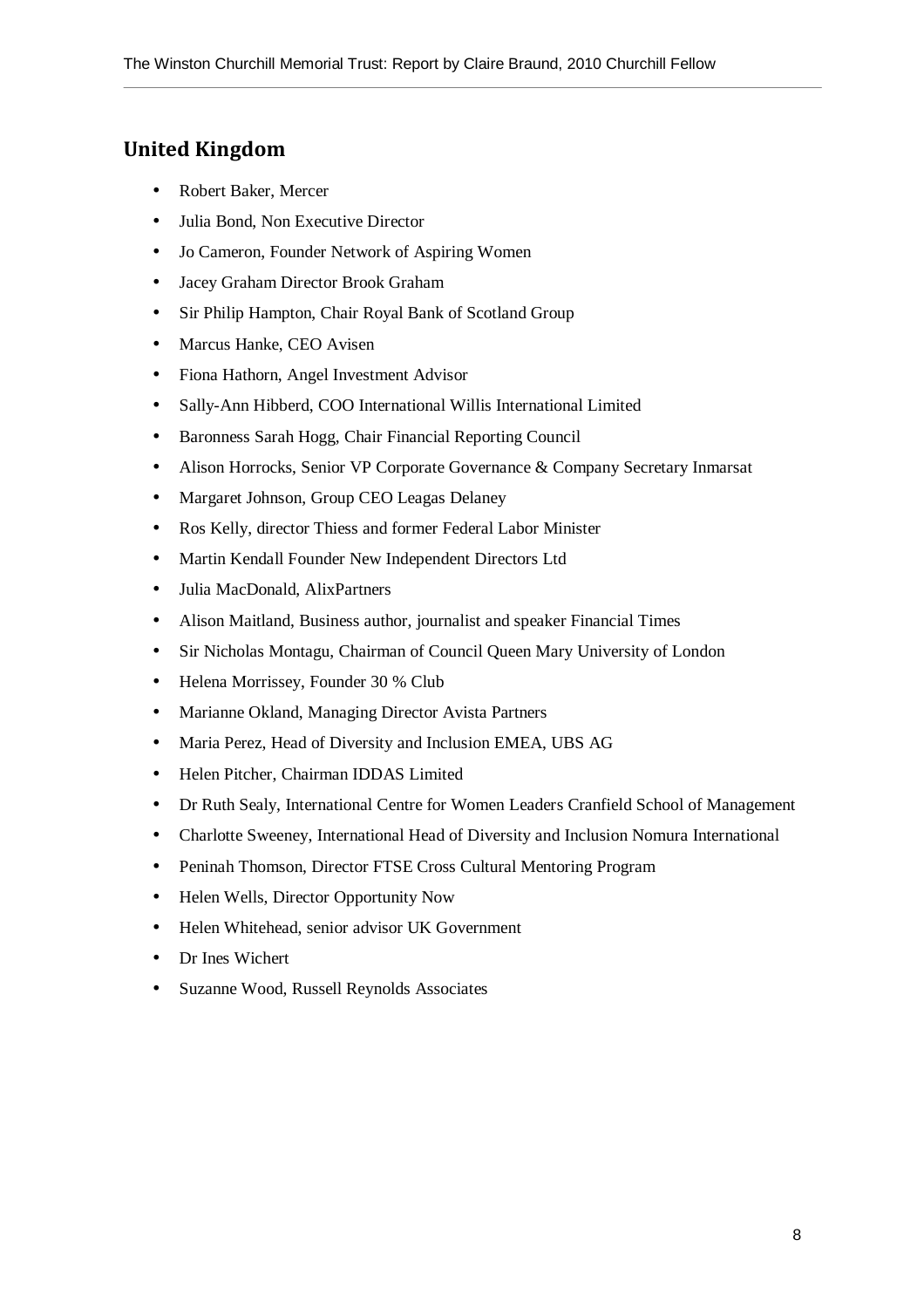### **Norway**

- Liev Askvig, Chair Oslo Bors
- Christian Berg, CEO Hafslund ASA
- Atle Degre, Partner Kluge Advokatfirma DA
- Anne Bi Fossum, Private Investor
- Anne Grethe Solberg, Director Futura
- Juliet Haveland, Senior Advisor Norwegian Ministry of Children Equality and Social Inclusion
- Arni Hole. Director General Ministry of Children and Equality
- Elin Hurvenes, Founder and Chair Professional Boards Forum
- Prof Morten Huse, Professor in Organisation and Management Norwegian School of Management
- Mai-Lill Ibsen, Non Executive Director
- Pino Kosiander, Senior Advisor Norwegian Ministry of Children Equality and Social Inclusion
- Idar Kreutzer, CEO Storebrand
- Ylva Lohne, Senior Advisor Equality and Discrimination Ombudsman
- Prof. Ellen Mortensen, Professor of Comparative Literature University of Bergen
- Ingvild Myhre, Non Executive Director
- Hilde Myrberg, Executive Vice President Orkla ASA
- Harald Norvik, Chairman and Director Telenor and others
- Svein Rennemo, Chairman Statoil ASA
- Christian Rytter JR. ADM. Direktor L Gill- Johannessen A/S
- Ludvik Sandnes, Executive Director Corporate Finance Nordic Region RBS
- Tove Solemdal, Ministry of Trade and Industry
- Tove Solend, Procurement Manager Karsten Moholt
- Nina Solli, Assistant Director NHO Confederation of Norwegian Enterprise
- Turid Solvang, Managing Director Styre Institutt
- Prof Inger Stensaker, Professor Department of Strategy and Management at Norwegian School of Economics
- Dr Mari Teigen, Research Director Institute for Social Research
- Lina Tordsson, REFORM Resource Centre for Men
- Jarl Ulvin, Head of Investments Odin Funds
- Eva von Hirsch, Non Executive Director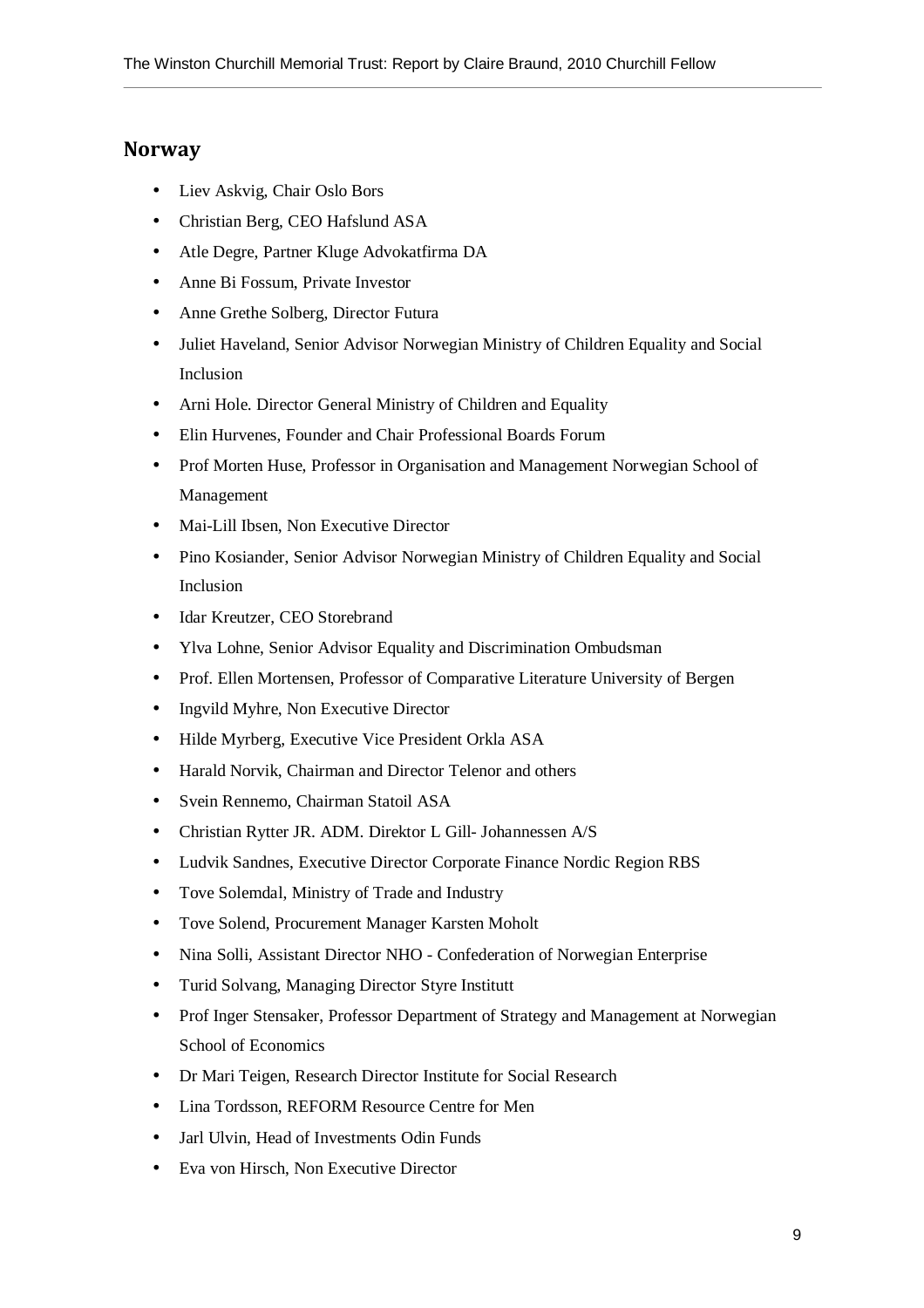# Research Project 1: United Kingdom

#### Summary

"There is the will but they are still looking for the way." *Helen Wells, CEO Opportunity Now.* 

Activism for UK business to consider seriously the paucity of women on boards and in senior roles has been steadily growing over the last few years. The Government has indicated it wants to see change and there has been a burst of activity and reporting following the Government sponsored Women on Boards Report (hereafter referred to as the Davies Report<sup>1</sup>) of 2011. During my two weeks in London, I developed a better understanding of how companies are responding to this push and the level of commitment to improving gender diversity. As many large companies in the UK are part of global operations, the impact of these changes go beyond the UK.

The UK has decided to pursue a very similar track to Australia in its bid to get more women on boards. The Corporate Governance Code was updated in 2010 to include gender as a measure of company performance and will be updated again in 2012 in line with recommendations from the Davies Report<sup>1</sup>. The code is similar to the ASX Corporate Governance Council's Principles and Guidelines in that it requires listed companies to 'comply or explain' why they are not following its recommendations. It is clear that like Australia, the UK prefers companies to voluntarily take action to improve gender balance on boards and across management rather than legislate them to do so.

The business case for diversity in all forms in the UK is now well understood among the FTSE100 companies, less understood by the FTSE250 (101-350) and possibly disregarded entirely by most small to medium enterprises. Importantly though, the paucity of women on boards and in leadership roles in FTSE companies in the UK is warranting sufficient media and public attention to push companies to develop and implement policies to drive change.

The Global Financial Crisis highlighted concerns about the level of financial expertise at board level. As Helen Pitcher, of boardroom consultancy IDAAS said, '...risk and challenge are not encouraged in the behavioural dynamic of conflict adverse boards.' She has noticed a number of trends, including a rise in the number of Non Executive Directors on boards and Chief Financial Officers (CFOs) quitting in their early 50s for board roles. This may be due to the Financial Services Authority tightening the definition of who is a 'fit and proper person' to be on the boards of the many financial institutions in London. This action has drawn some criticism as it limits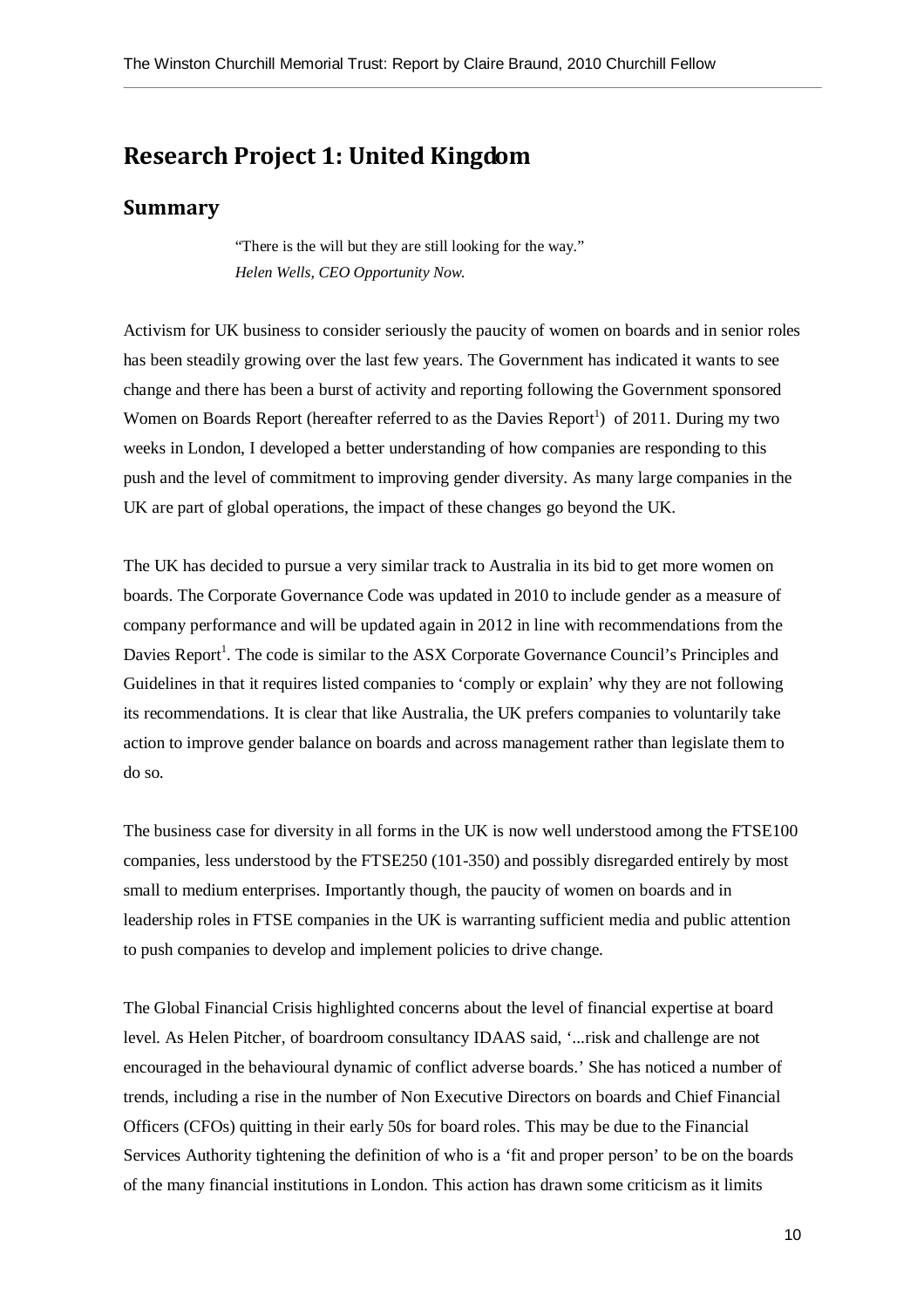positions to highly experienced banking sector directors, CEOs and CFOs – ranks that do not include many women.

On the plus side, Pitcher said that companies give far more attention to corporate governance since 2009, including board composition and the dynamics of decision making on boards. This has led to an increased understanding of the need for greater general (and gender) diversity on boards, in particular in FTSE100 and private companies, housing (and other) trusts and charities.

Executive search firm Russell Reynolds noted that while it is 'early days yet', the media debate is starting to drive change at the top and FTSE100 companies are asking that women be included on director shortlists. It is one of 19 signatories to a voluntary code of conduct addressing gender diversity and best practice relating to board level appointments. Regarded by some people I spoke with as 'a bit weak' the code has seven provisions, including that search firms should ensure that at least 30% of the candidates on the their long lists are women.

There are a large number of programs to increase the numbers of women in management and other leadership roles since 2003/2004 in the UK. However their effectiveness is uncertain and there is something of a backlash against 'special treatment for women.' Human resources units still tend to run many of the programs under the Diversity and Inclusion banner, rather than operational business units integrating such programs into their operations.

#### **Other trends include:**

- Women are remaining with companies but not progressing far up the corporate ladder.
- The 'old girls network' is alive and well and pushing hard against quotas.
- Presenteism (being seen to be present at work) has worsened since the second global shock, with people wanting to be seen at work. This is working against women, in particular those who are part-time.
- Women are still working under the delusion that 'merit' will get them the job.
- Women are not putting themselves forward as they think merit will stand alone.
- Men are unsure with how to deal with the new diversity regime and what it means for them.

The under-recognised issue for the UK may be what Brussels is doing. Viviane Reding, the European Commissioner for Justice, threatened in March 2011 to impose quotas in all 27 EU nations if self-regulation does not result in women occupying 30 % of supervisory board positions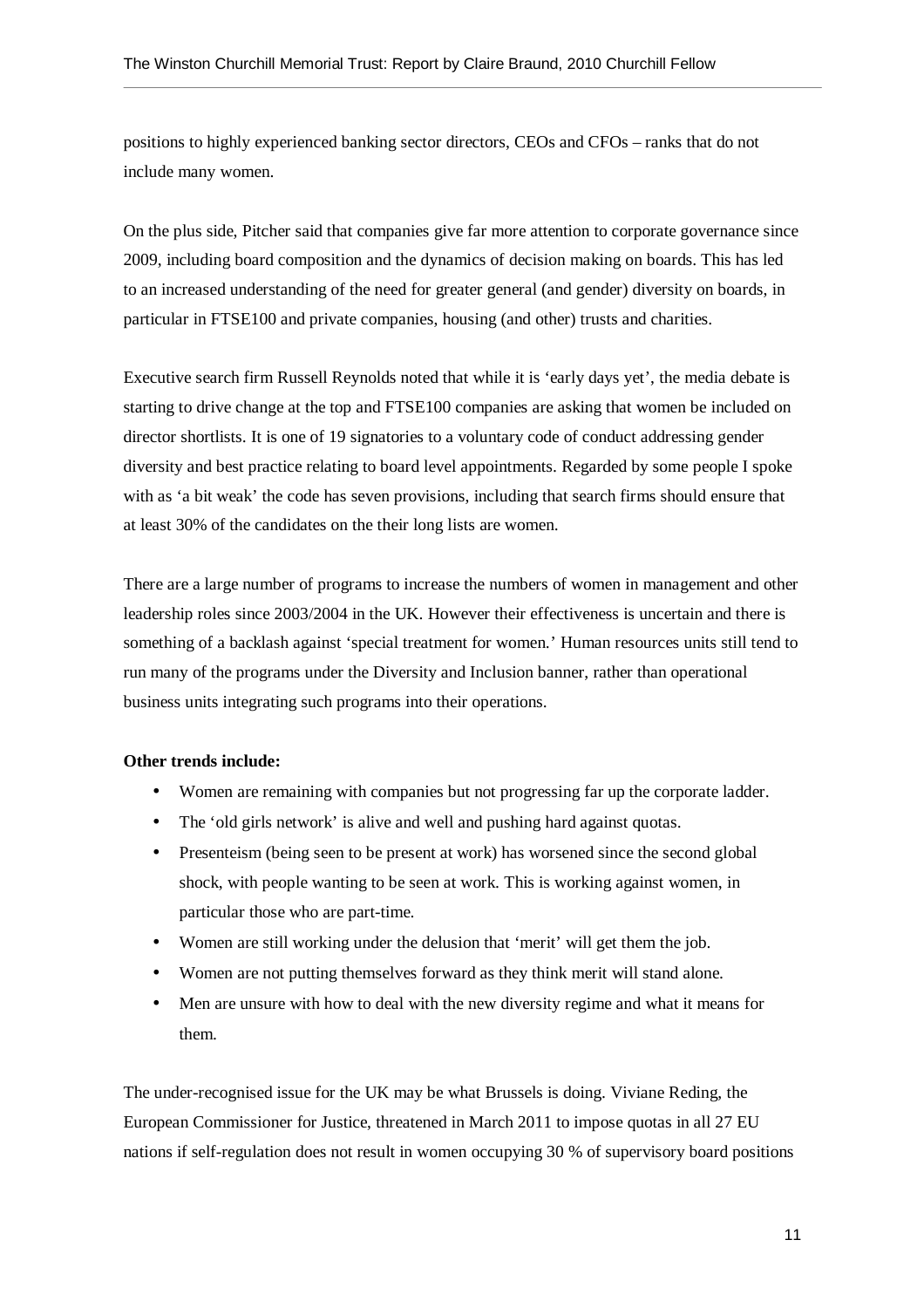by 2015, with that figure rising to 40 % by 2020. She has indicated that if self-regulation fails, legislation on quotas, backed up by credible sanctions will follow.

## The main drivers for change

In 2010, Lord Mervyn Davies of Abersoch CBE reviewed how the government could remove obstacles to women attaining board positions following the release of statistics showing almost no improvement in women's board participation in the UK's top 100 companies. Between 2003 and 2010, the percentage of women on the boards of FTSE 100 companies rose from 8.6 % (101 directorships) to 12.5 % (135 directorships among 1,076 FTSE 100 directors). The picture was even worse in the FTSE 250 companies, where 52.4 %of companies were found to have no women on their boards and the overall percentage of female directors was 7.8 %.

The Davies Report<sup>1</sup> was published in February 2011 and received much publicity. It followed the Higgs<sup>2</sup> and Tyson<sup>3</sup> reports of 2003, which had made similar findings and recommendations and gave impetus to several major programs and initiatives to improve diversity in major companies in the UK. These included the FTSE100 Cross Cultural Mentoring Program, the Professional Boards Forum (imported from Norway) and the Brook Graham specialist diversity and inclusion consulting service. I spoke with the principals of these organisations for this Churchill Fellowship. All agreed that the Davies Report<sup>1</sup> was the catalyst for action in getting some real momentum behind the push for better diversity on FTSE boards.

The Davies Report<sup>1</sup> made 10 recommendations including that FTSE100 companies should aim for a minimum of 25% female board members by 2015 and companies should publicly disclose the number of women working at board and executive levels and within the whole organisation.

In October 2011 the International Centre for Women Leaders at Cranfield School of Management<sup>4</sup>, reviewed progress made following the Davies Report<sup>1</sup>. A summary of their key findings is below.

#### FTSE100

- 61 companies made statements that acknowledge gender diversity issues in relation to the current debate about corporate boards
- 33 set targets for the percentage of women on boards
- 22.5% of new board appointments went to women
- 14.2% of 1,092 director positions are held by women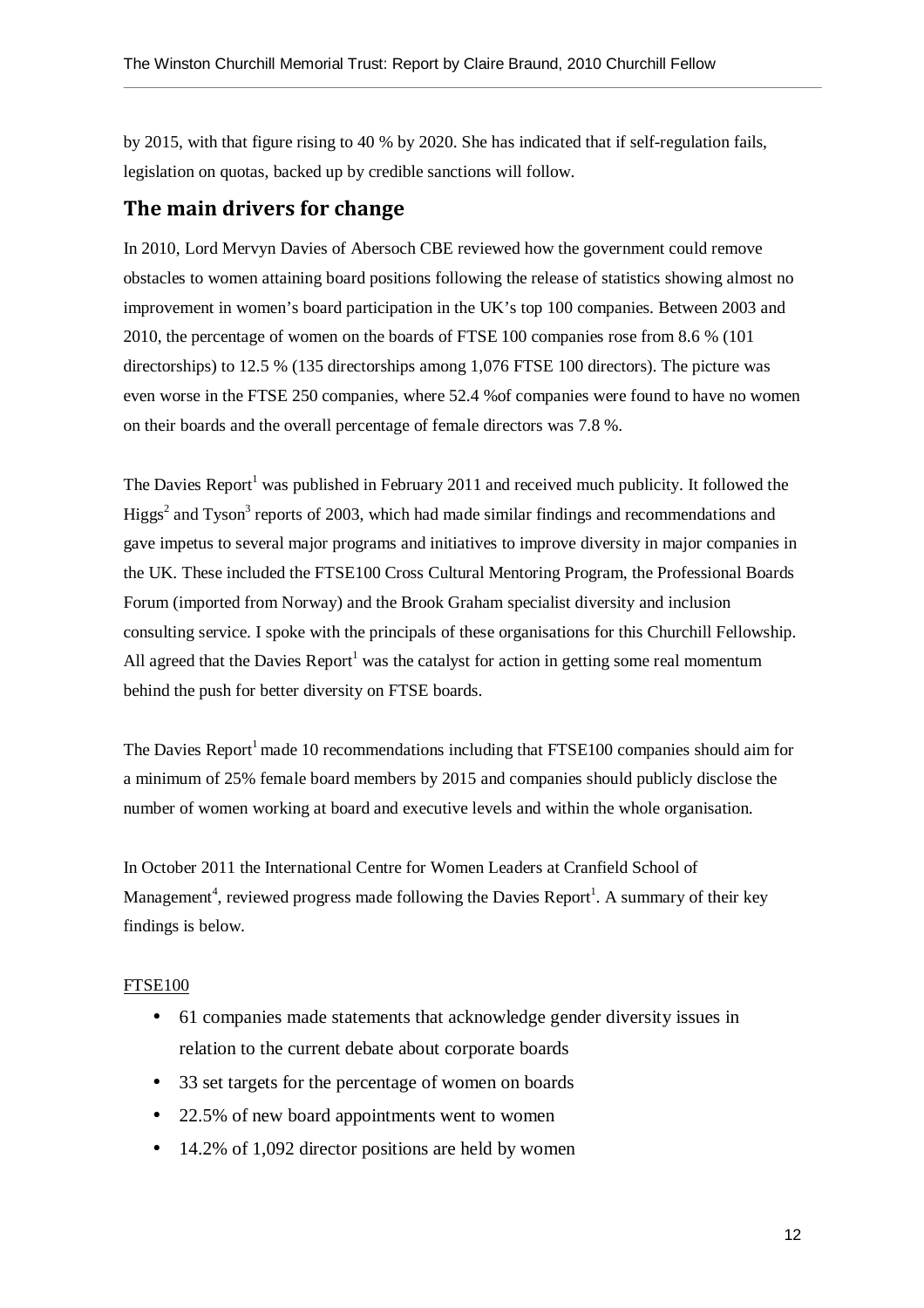- 56% of companies reported having a policy on boardroom diversity; however these policies are generally not supported by measurable targets or clear reporting
- Four companies set themselves a target of more than the recommended 25%

#### FTSE250 (100-350

- 55 companies made statements that acknowledge gender diversity issues in relation to the current debate about corporate boards
- 18% of new board appointments went to women
- 8.9% of director positions are held by women
- 35% of companies reported having a policy on boardroom diversity; however these policies are not generally supported by measurable targets or clear reporting

The Davies Report<sup>1</sup> also resulted in the Financial Reporting Council, the independent regulator for corporate governance, issuing a consultation document on whether to further amend the UK Corporate Governance Code's<sup>5</sup> recommendations on diversity.

Interestingly when the code went out for consultation in 2009, the question of diversity did not yield any concerns or submissions. It was not until the FRC included a recommendation on diversity in a 2010 draft document that people commented. By contrast, in Australia, the revision of the ASX Corporate Governance Code in 2009 was used by Women on Boards and others to lobby strongly for gender diversity to be part of the Code.

The revised UK Corporate Governance Code recommends listed companies report annually on their boardroom diversity policy, including gender, and on any measurable objectives that the board has set for implementing the policy and the progress it had made in achieving the objectives. Supporting Principle B.2 states that "the search for board candidates should be conducted, and appointments made, on merit, against objective criteria and with due regard for the benefits of diversity on the board, including gender."

The Davies Report<sup>1</sup> went one-step further, recommending the FRC update the Code to 'require listed companies to establish a policy concerning boardroom diversity'. This created some controversy in the UK due to such prescriptive wording on a voluntary code.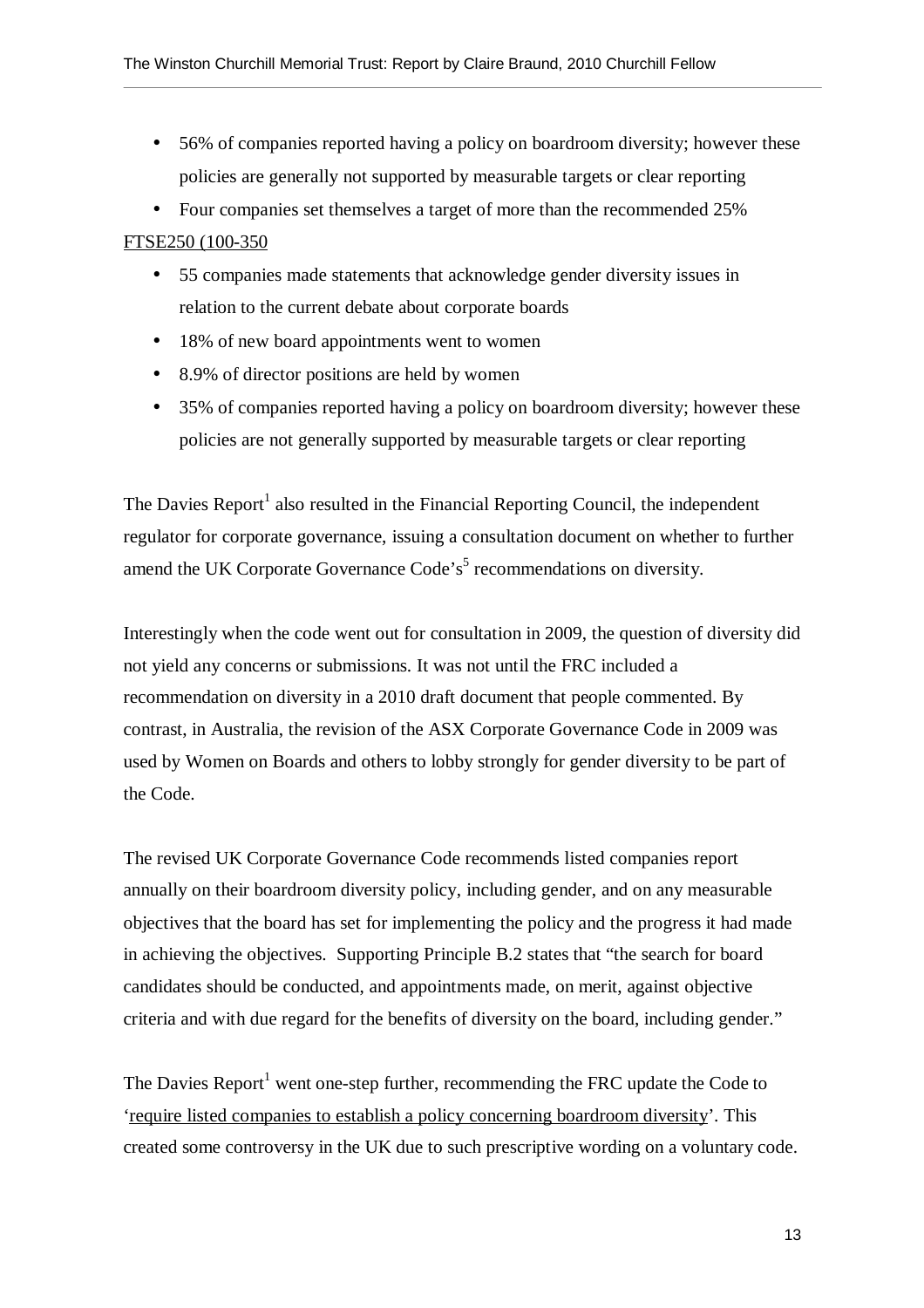FRC President, Baroness Sarah Hogg, released the result of the review in October 2011, saying that on 1 October 2012, Section 2 of the code will recommend FTSE companies:

- Include a description of the board's policy on diversity, including gender, any measurable objectives that it has set for implementing the policy, and progress on achieving the objectives.
- Consider the balance of skills, experience, independence and knowledge of the company on the board, its diversity, including gender, how the board works together as a unit, and other factors relevant to its effectiveness on boards in evaluations of the board.

How the FRC will advise companies of the new recommendations of the code is unclear. In my discussions with Baroness Hogg, I mentioned how the ASX Corporate Governance Council presented Australia-wide workshops with reference materials. These assisted ASX companies who had little idea of how to start a diversity and inclusion program in the boardroom and beyond. It is not clear how, or if, the FRC plans to update the market on the new provisions in the Code.

One potential issue for FTSE companies is that neither the FRC nor the Davies Steering Committee has established clear guidelines for report protocols. Dr Ruth Sealy, the lead author on the Cranfield review, said there was a certain amount of confusion about what categories in which to count women in order to set targets. This was particularly evident in multi-jurisdictional companies or those that are less diverse. Key to the success of both the new FRC guidelines and the ongoing work of the Davies Steering Committee will be the development of some clear and synthesised reporting guidelines.

### No quotas in the boardroom

#### **Business position on quotas**

The shock of the Global Financial Crisis of 2008, the public loss of face for the financial sector and the Walker Review<sup>6</sup> into the banking crisis created a climate of uncertainty in the UK. The previously unquestioned governance of many companies by boards was brought to public account and questions were being asked about how boards were being appointed. Derek Higgs, in his review of the role and effectiveness of Non Executive Directors in 2003, had sounded the warning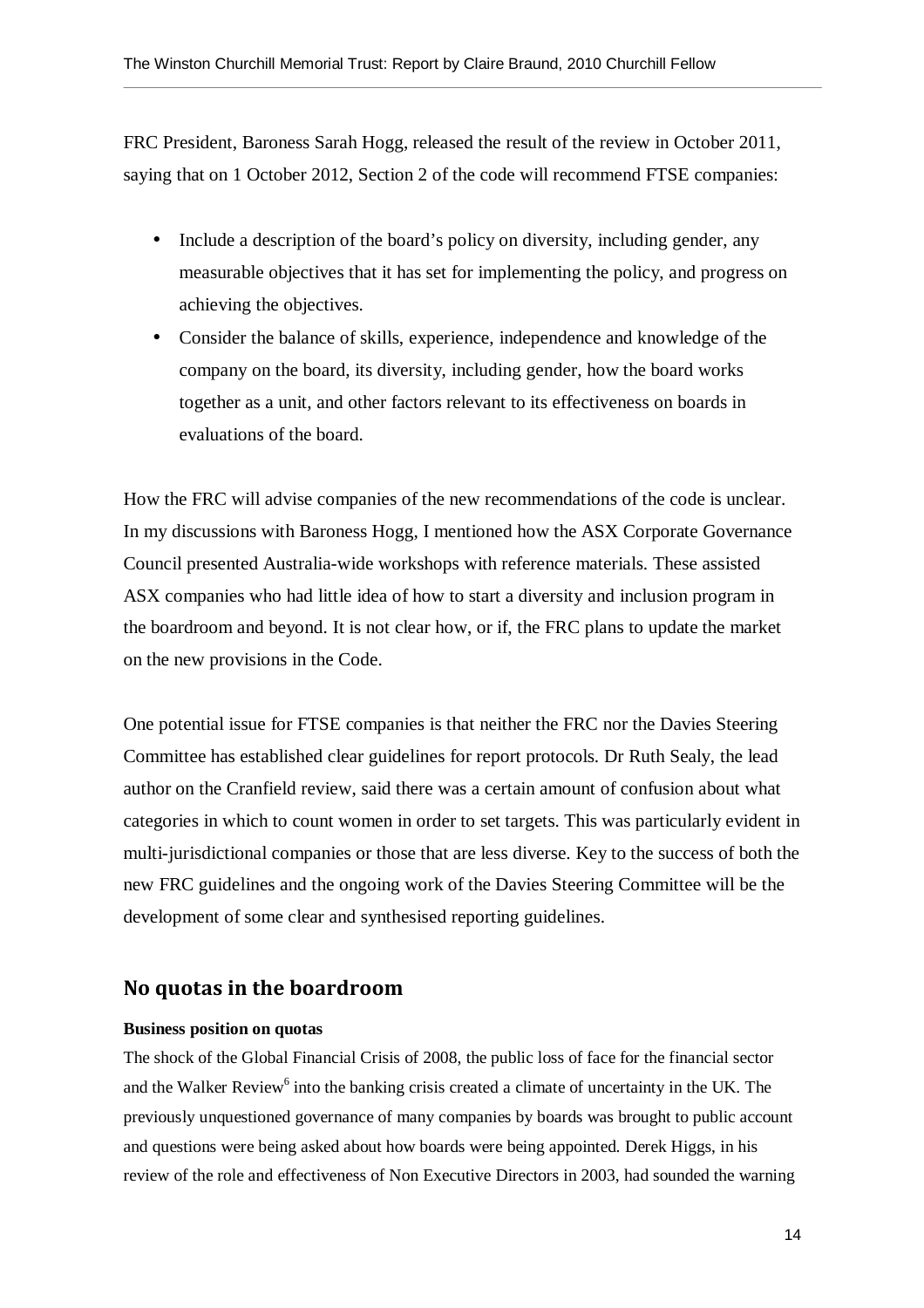bell when he noted that the boards of FTSE companies were stocked with a club of white Anglo-Saxon men close to retirement age, of which only a few chairs had taken heed.

One of these was Sir Phillip Hampton, the chair of Sainsbury's between 2004 and 2009. When I met him, he told a story of how during his five year chairmanship of the major retailer he appointed the first, second and third women to the board and witnessed the conversation around the table change to include items such as customer experiences and how these were being evaluated and acted upon.

"You could argue this was a management issue, but the board needs to act as a goalkeeper for the stuff that gets missed – it's a balance between grand strategy and detail." Sir Phillip Hampton.

Sir Phillip, who resigned as chair of Sainsbury's in 2009 has been involved with nearly all of the influential programs to improve diversity in the UK over the past decade. These include the FTSE 100 Cross Cultural Mentoring Program, Professional Boards Forum and the more recent 30 % Club, a network of UK chairs, investors and business leaders using peer pressure to drive voluntary support for a target of 30% target women on boards and in management roles.

As a strong advocate for diversity, he said he is 'relaxed if there is a quota of 25% women on boards' as there is not 'a shattering absence' of women to fill what is a relatively few positions. However, he thinks setting a quota is fundamentally the wrong thing to do, as he believes companies should see the clear business imperatives for retaining and promoting women into leadership and board roles and take action themselves. Clearly, the better companies are doing this.

Sir Phillips' view that a quota is the wrong way to go is strongly echoed by many people interviewed for this report. It would be fair to say that there is almost unanimous opposition to mandatory quotas in the world of UK business; from women who do not want to be seen as 'tokens', men who think everyone needs to 'get there on merit,' and the more enlightened chairs, CEOs and executives who are doing something about it anyway and companies who do not want any more regulation.

#### **The Government position on quotas**

The Home Secretary and Minister for women and equality, Theresa May, announced in September 2011 that she had ditched a former Labour Government proposal to force companies to publish the pay of their women workers and a recommendation for compulsory gender quotas in the boardroom. Ms May abandoned the proposal, introduced by Labour's deputy leader Harriet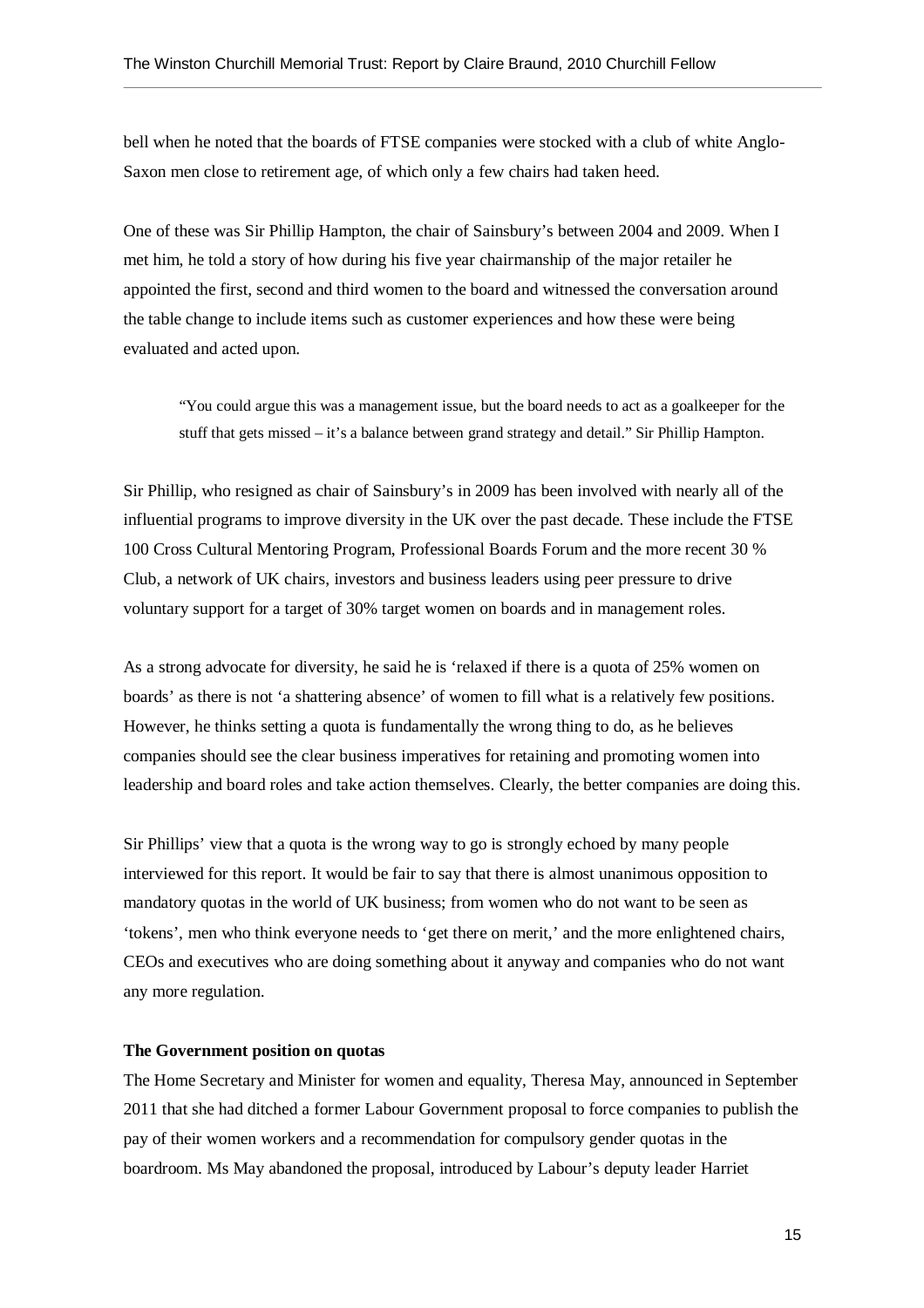Harman during her time as women's minister, saying forced equality laws 'frighten the horses'. She is backed by the financial press, the Institute of Directors who labelled the idea as 'bad for business' and the business lobby group the Confederation of British Industry (CBI), who believe legislating on gender will simply create more red tape in a time of economic hardship.

However, British Prime Minister David Cameron has called for more women to sit on the boards of the biggest companies, saying current figures for women in boardrooms were "'simply not good enough." Hosting an event at 10 Downing Street in October 2011, Mr Cameron challenged businesses to set out their plans to increase female representation at senior levels and committed the government to monitoring and publishing via a website the number of women on the boards of listed UK companies.

### Voluntary targets preferred

Many of the people interviewed for this report were in favour of companies setting gender targets for boards and management. However, some privately questioned just how effective these targets would be if the culture of the company did not change and targets were seen as a means of 'favouring women.'

Jacey Graham, partner at Brook Graham, a specialist diversity and inclusion consulting company, said that companies are erring towards aspirational rather than absolute targets. One could argue that this gives them room to move should the targets not be met. The Davies Report<sup>1</sup> recommended that FTSE100 Chairs publish their aspirational gender targets for their boards. Only 33 met the September 2011 deadline.

After experience working with women's advancement at Shell and Lloyds TSB, Graham believes that the key to making real progress on diversity is "totally about the CEO and well placed questions from the Chair." She is a fan of 'hard wiring the system' to ensure that measurable practices are put into place that gain awareness and engagement from the staff and the board.

The recently founded 30% Club supports a target of 30% women on boards and in management roles. The club works to influence the political and media debate in order to promote women into the boardroom pipeline. Helena Morrissey, the co-founder of the 30% Club and CEO of Newton Funds, believes that pressure to improve governance from the investment sector could well be the answer to the diversity issue.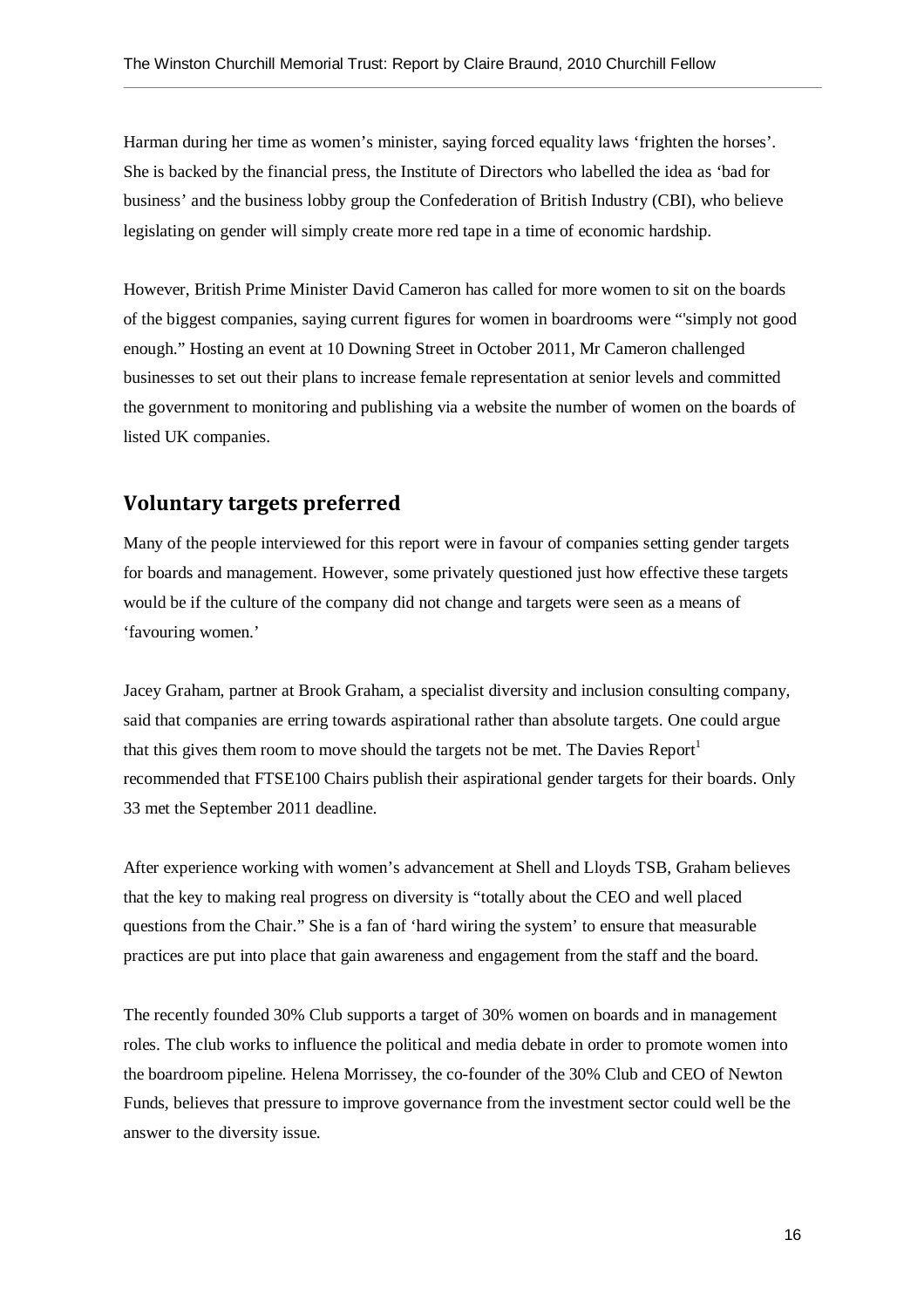"Put diversity into governance monitoring and have fund managers approach companies to ask why (they have not set targets, measured and reported their workforce or board statistics or put diversity programs into place)," Ms Morrissey said.

Charlotte Sweeney, head of diversity at investment bank, Nomura, said that the UK needs better governance and risk management around targets. These are needed to get past the underlying, and often male, assumption that the best person will not get the job if there is a target to meet.

Sweeney outlined where the UK financial services sector might have shot itself in the foot in relation to gender targets in the workforce. She said Barclays Bank introduced them in 1999 and they were seen not to work. The bosses were concerned, peers thought the females getting the appointments were not good enough and women would not put themselves forward for roles. "In hindsight there was a lack of sophistication in the implementation and debate around the use of targets - we needed the sociology and psychology around it first," Sweeney said.

Rebecca Worthington, an asset manager with five NED roles, believes targets are the answer, but is concerned about the lack of women in senior corporate roles with the capacity to step onto boards. Until recently the only female financial director in the listed property sector in Britain, Worthington said she rarely comes across other women at senior levels in banking, property and insurance and questions whether there is a pipeline.

### Structural and cultural issues

Worthington also said that both structural issues and cultural perceptions about how people work loom large in Britain. As the only member of her mothers group who went back to work, she was conscious of the thin veneer of social acceptance about her being a career woman. This can be compounded if a woman has a career husband to 'earn a living for the family.'

Certainly British professional women are not as outspoken as their American and Australian counterparts. Maria Angelica Perez, the diversity manager at UBS in the UK, said there is a strong sense in Britain that performance results in promotions and rewards. Many women do not want to be associated with women's networks and gender issues as it is seen as not being their struggle. Margaret Johnson, the Mexican born, half Spanish, half Scottish CEO of advertising firm, Leagas Delaney, sees it as a lack of aspiration that can be cultural. She said she was "socialised from the cradle about equality – I grew up with it...I don't personally relate to the debate because it's not my experience, but intellectually I see it and can empathise".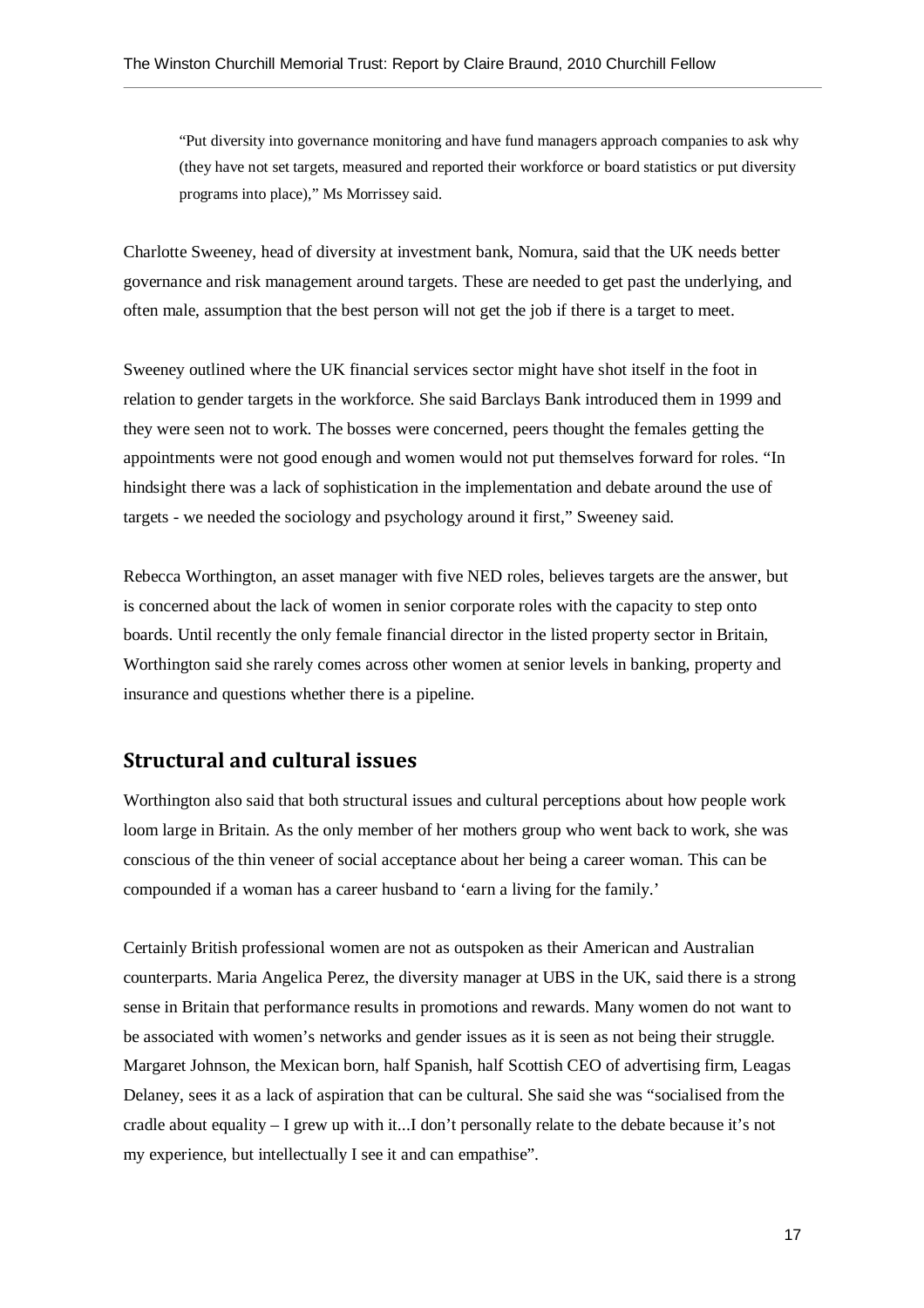Charlotte Sweeney commented on the lack of pushback and questioning from women in corporate UK who are passed over for positions they are clearly capable of doing. "They are either too polite or don't care, but what it means is no-one is really being held to account." Along with others, Sweeney agrees that addressing the societal and structural issues around how the UK works is the key to improving women's participation in the workforce and on boards. This includes corporate idiom, definitions and practical applications of flexible work practices, workforce culture and male insecurity around the rise of women in positions of power and leadership.

Helen Whitehead, lead researcher on the Davies  $Report<sup>1</sup>$ , said many of the submissions to the review focussed on the structural and cultural issues that prevent women from moving forward in their career; having children, cost and availability of childcare (the too hard factor), issues associated with part-time work and CVs not matching those of the men around them.

### Which sectors are best?

Pitcher says the diversity discussion is taking place effectively in the financial services sector and in major retailers, such as Tesco and Sainsbury, and the telco sectors. However many sectors have put their head in the sand and are simply paying lip service to the idea.

Investment banking has a poor reputation for gender diversity, and appears to be caught in the paradigm of 'fixing the women rather than the culture.' Retail banking fares better when it comes to long-term sustainable diversity programs. Companies doing diversity well, such as British Telecom, IBM and Cisco, have seen a direct impact on the bottom line.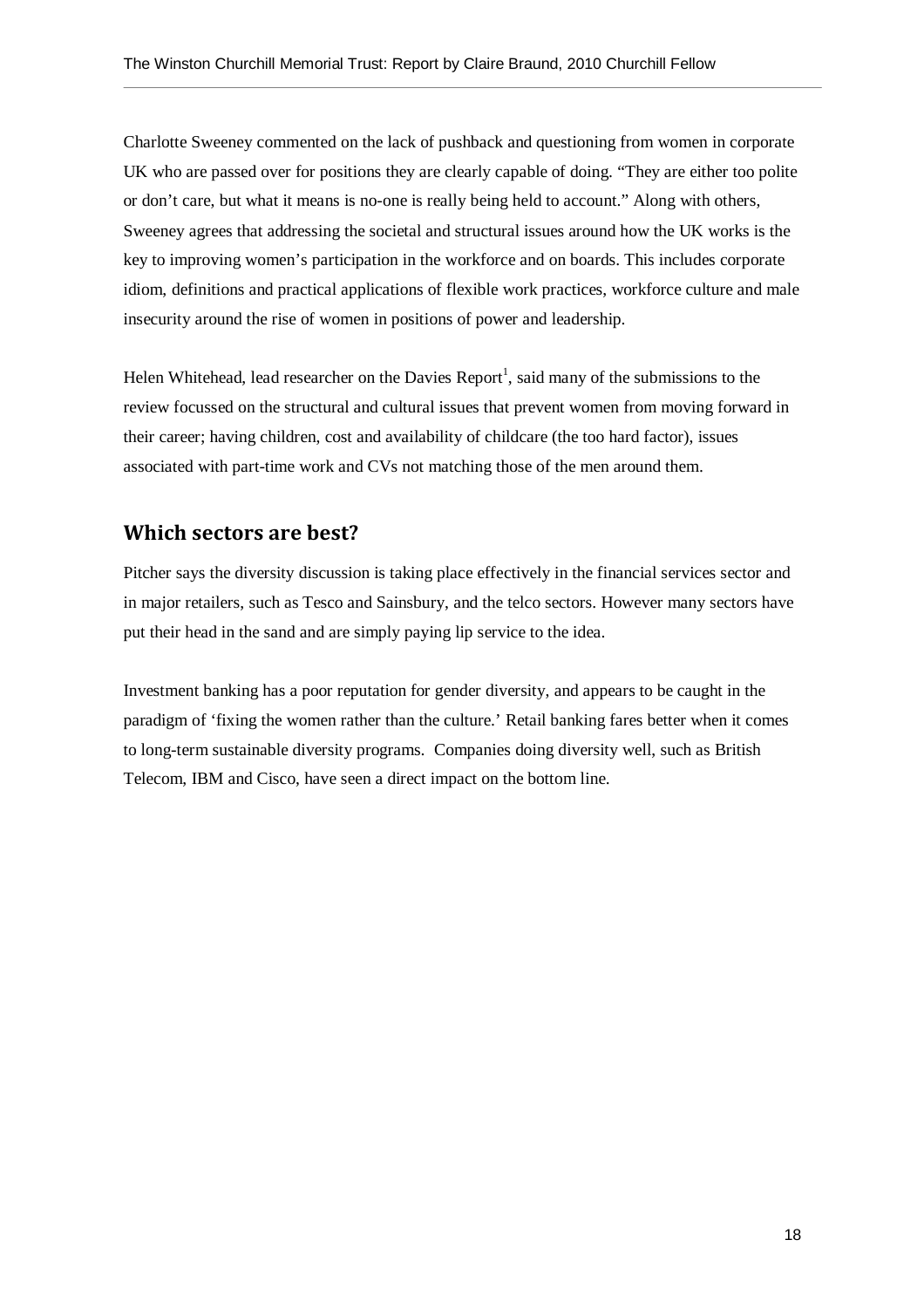# Research Project 2: Norway

### Summary

Norway is known for; being a wealthy country whose citizens enjoy the highest standard of living in the world and; for its famous quotation law requiring its public listed company boards to comprise at least 40% of the under-represented gender. During my two weeks in Norway, I was able to look at the philosophy underpinning the quotation law and the impact on the culture of boards, companies and Norwegian business and society.

I was also able to delve more deeply into what is not working in Norway. I discovered that like many industrialised countries it has:

- A gender pay gap
- Low numbers of women in management roles
- A highly segregated labour market
- Difficulty attracting young women into the science, IT and engineering professions
- Traditional perceptions about the role of men and women that are hard to change.

However, it was interesting to note that the Norwegian Government has identified these areas of inequality and developed a national action plan to address them. Arni Hole, the Director General of the Ministry for Children and Equality, said in Norway they are trained to see inequality and to develop legislation and economic incentives to change "culture, behaviour and unsound stereotypes." She cites the father's parental leave quota as the biggest intervention Norway has made to challenge culture and stereotypes.

Liss Schanke of KS, a representative body for local and regional authorities, puts it well when she says; "Women in decision-making leads to decisions being made differently and a change in behaviour, attitudes and roles." This was supported by the male CEOs and senior women from major Norwegian companies that I spoke to, where there is a strong focus on workforce equality and integrating family and work life in a sustainable manner.

### Understanding Norway

The key to understanding Norway is to realise that it is a social democracy. All political parties and people have a strong financial and moral commitment to the common principles of equity and social inclusion. Founded in its current form in 1814 by 130 men who wanted self-government for Norway after hundreds of years of being tied to the Danes and Swedes, they drew up a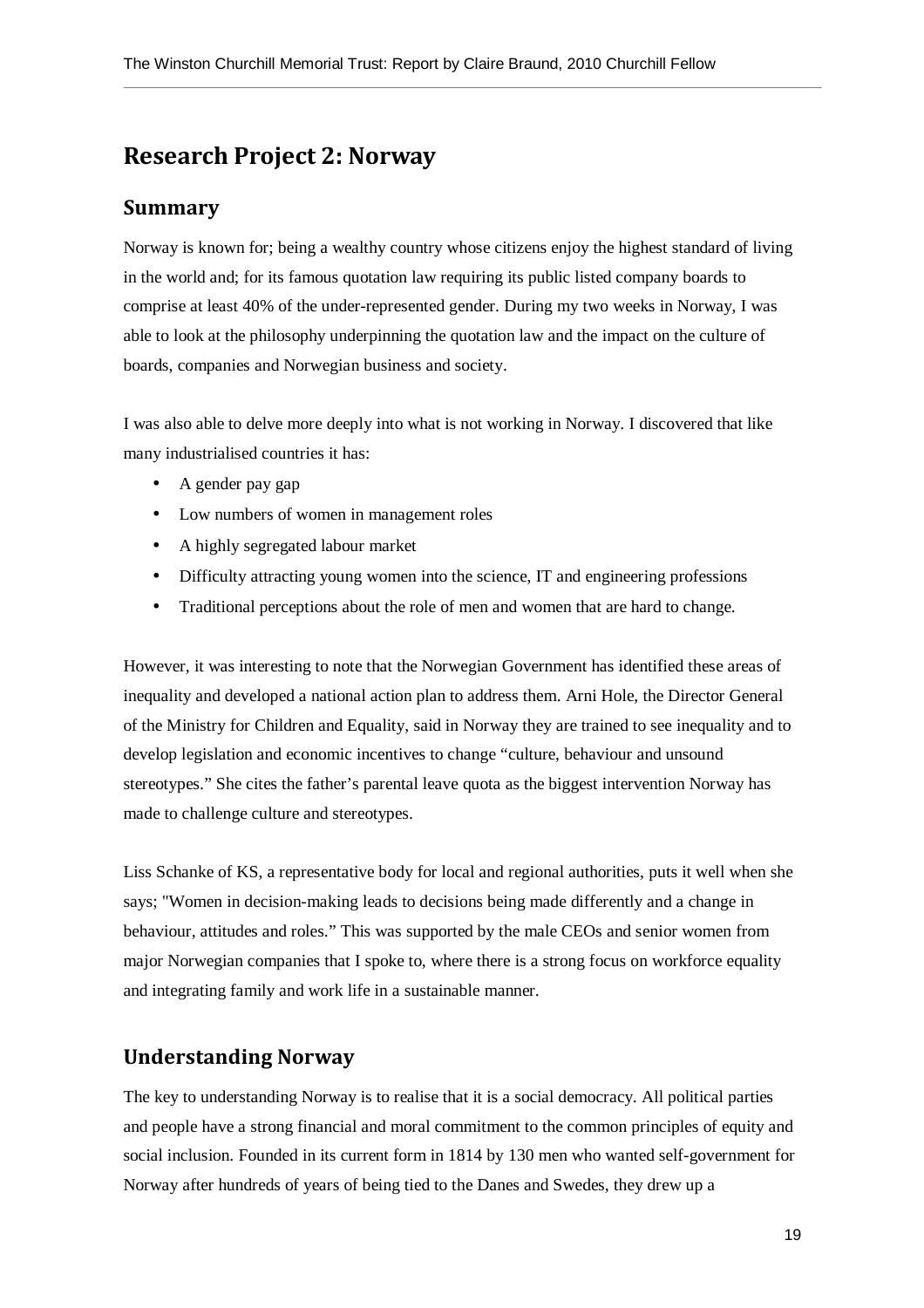Constitution in which power was vested in the peasantry and farmers rather than in the professional or business classes.

There are 163 Norwegian Parliamentarians who sit in their regional areas rather than in party blocks, thus minimising conflict and argument and maximising opportunities for discussion and agreement. Government is strongly decentralised in Norway, with 430 municipalities across 19 regions. All Governments have a commitment to ensuring that the infrastructure, standard of living and educational and health services in remote and rural areas in Norway are equal to those of the larger cities.

The social reforms in Norway are funded in large part by returns from the Government's investment in Norwegian companies, which can be up to 60% and 70% in some cases. The Government also takes an annual return of around four per cent from its Government Pension Fund, which receives the monies from the 80% tax on profits from the oil and gas industries. The fund is worth around US\$600 Billion and controls approximately 1.25% of all listed shares in Europe and more than 1% of all the publicly traded shares in the world. The country's citizens also pay relatively high rates of tax compared to global counterparts and companies are expected to contribute to generous pension and other benefit schemes.

However, while it is tempting to say that without oil Norway could not fund its many generous social programs, we must remember that the country was a global leader in social equality and inclusion when it was a simple agriculture and fishing economy. Eva von Hirsch, an anthropologist and Non Executive Director from Bergen, said that everyone has always worked in Norway and children are taught to be physically and mentally independent from a young age. The state has always supported families as it regards its human capital as its single greatest asset.

#### **Examples of this include:**

- The world's most generous paid parental leave scheme of 46 weeks fully paid or 56 weeks at 80 % of full-time salary. The father's entitlement of 12 weeks is part of the package, but cannot be used by the mother and is lost if not taken.
- The National Insurance Scheme, covering almost all welfare issues such as minimum pensions for all, health insurance, parental benefits, reproductive rights and gender issues. The financing of this Scheme / Law is tripartite: State, employers and employees and the self employed.
- A nationwide program to provide full coverage of early childcare places from 1st year of age, with 80% subsidies from the State.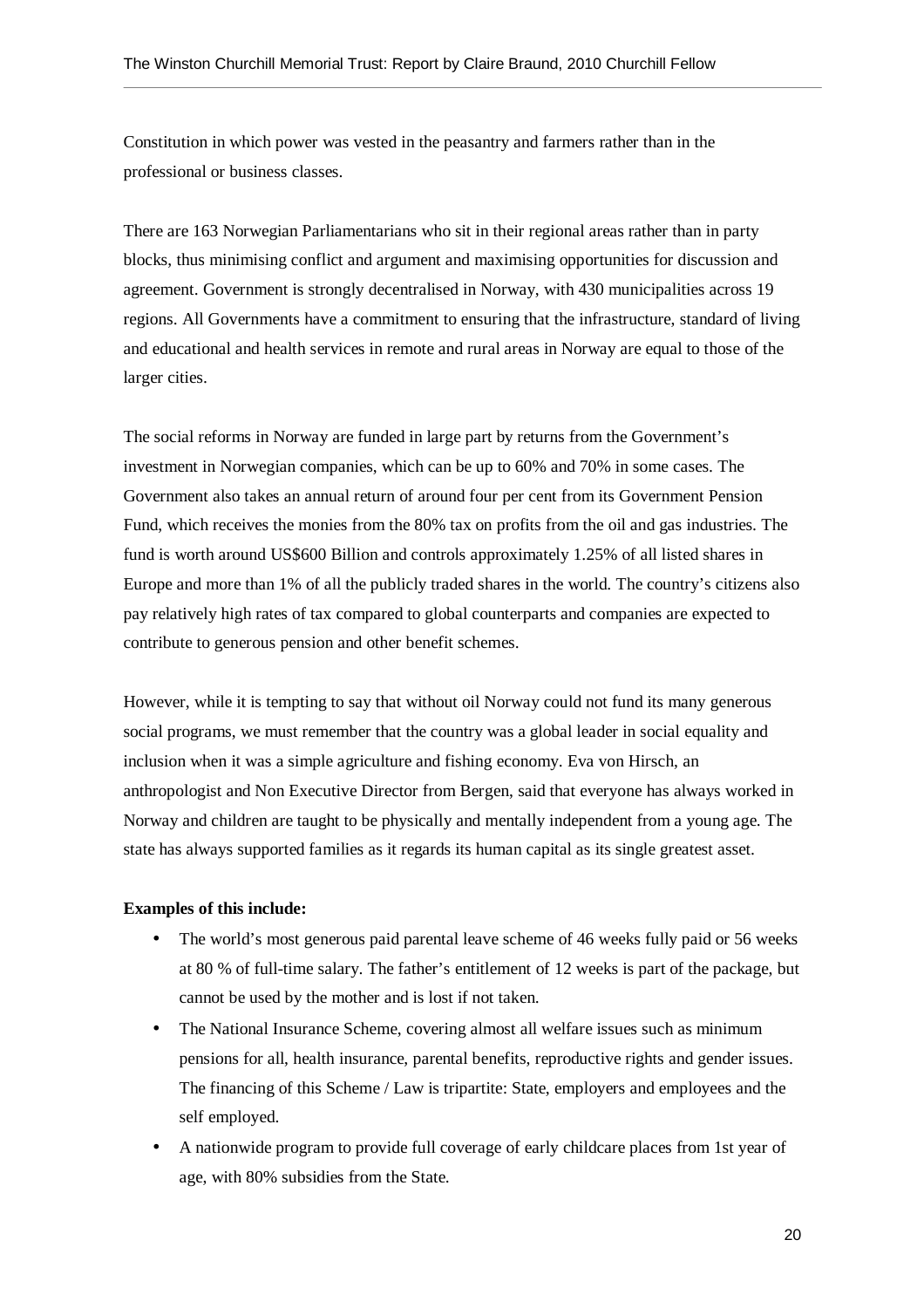In a speech to the European Parliament on 24 March 2011, the Minister of Government Administration, Reform and Church Affairs, Rigmor Aasrud, outlined a basic precept of Norwegian government. "The modern Norwegian welfare state is founded on women's participation in the work force. This is the backbone of the Scandinavian welfare model." In short, the Norwegian economy benefits from having women in the labour force, so the Government puts major resources into making family and work life mutually inclusive, not mutually exclusive.

#### **Characteristics of Norwegian corporations**

It is important to understand some of the characteristics of Norwegian corporations when reviewing the quotation law.

- There are two major types of Norwegian corporations; (PLC) Public Limited Company (ASA) and Private Limited Company (AS).
- The Government has major investments in critical Norwegian ASA and AS companies, mainly under the control of the Ministry of Trade and Industry.
- The employees of a PLC have a right to be represented on the board of directors and/or in a corporate assembly (which is responsible for electing members of the board of directors) if there are more than 30 employees in the company.
- Companies with more than 200 employees must elect a corporate assembly with at least 12 members of which two thirds are elected by the owners (shareholders) and one third by and among the employees. The main duty of the corporate assembly is the election of the board of directors.
- Nominations committees are independent and not drawn from the board. The committee is responsible for evaluating the board selection processes and recommending directors for election to the general assembly. It can meet up to 30 times per annum.
- The Chair is elected annually by the general assembly and is often not a serving director of that company, but someone with expertise identified as being crucial to the company.
- The chair is expected to remain completely independent. This includes maintaining a separate office to the company.
- Recommended terms of office for directors are two years, but many serve longer.
- Most companies follow the Norwegian Code of Practice for Corporate Governance, which recommends that remuneration of the board of directors is not linked to the company's performance and share options are not granted.
- Directors frequently hold large portfolios, due to the relatively low remuneration.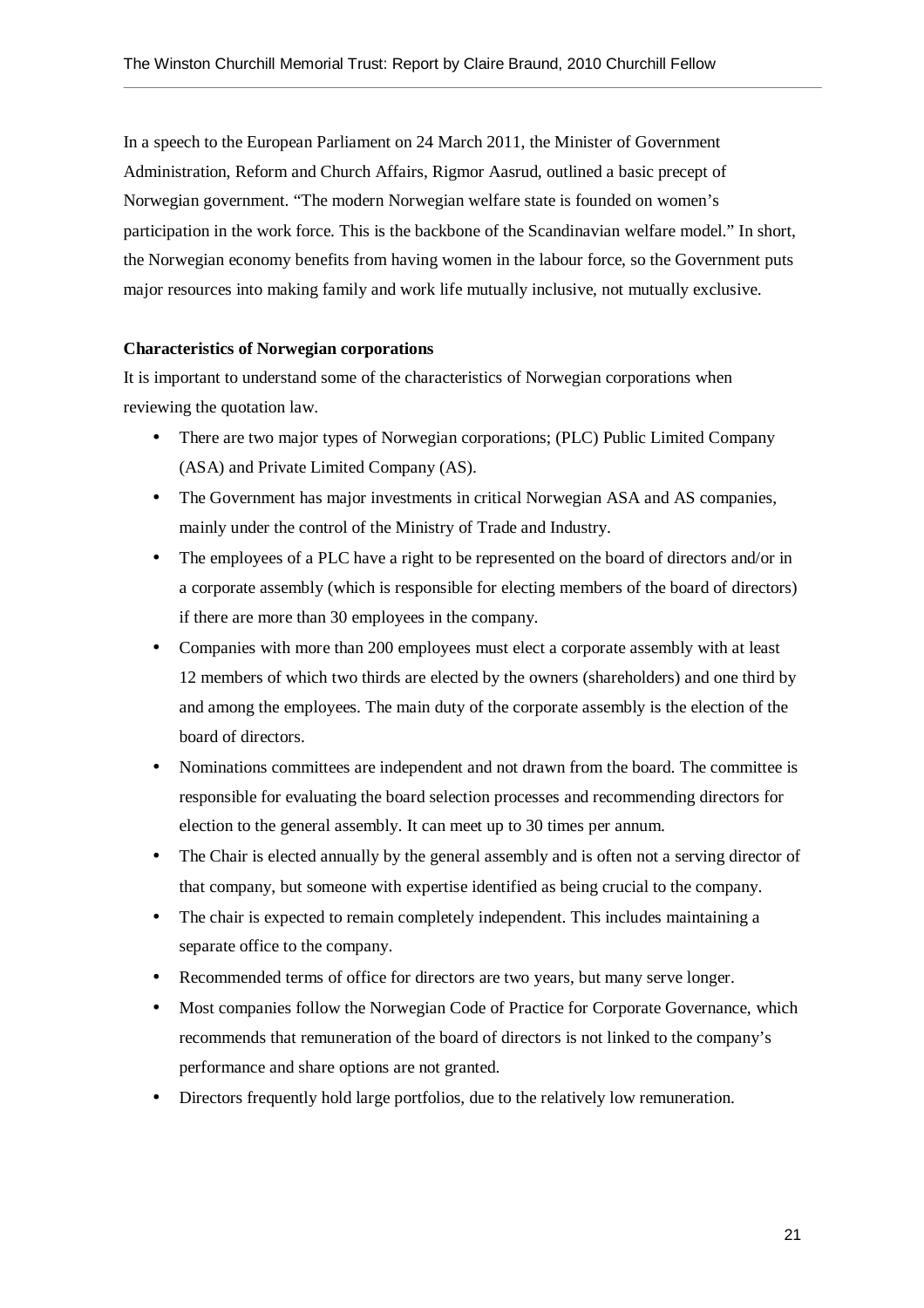#### **Remuneration of executives and directors**

Section 11 of the Norwegian corporate governance code states the remuneration of the board of directors should not be linked to the company's performance. The company should not grant share options to members of its board. Director and executive remuneration is low by global standards. For example, the Chair of Statoil (world's 36th biggest company) earns approximately AU\$120,000 per year, chairs of medium sized PLCs earn between AU\$50-\$80K and the top CEOs would earn between AU\$1m - \$2m.

A number of people I spoke to brought up director and executive remuneration, as Norway is losing some of its top talent overseas. While Norvik believes executive salaries in the UK and USA are too high, he says Norway's are too low for the top executives, directors and chairs. Jarl Ulvin, head of investments at Odin Funds, said that there is a push from the investment community for directors to be better paid, in order to compensate them for their work and attract outside talent.

#### How has quotation law worked?

Almost all of the chairs, directors and CEOs I spoke with were opposed to the quotation law when it passed through the Norwegian Parliament in 2003, principally because it was in conflict with shareholder rights. They now recognise it was necessary to drive change, happened relatively painlessly and produced good outcomes for company governance and society. Leiv Askvig, chair of the Oslo Stock Exchange, summed it up when he said, "Voluntarily it would never have happened – the quota was the only path."

It was during the discussion with a group of directors and executives at the house of Mai-Lill Ibsen, one of the Norway's celebrated Golden Skirts (nickname in Norway for qualified women who are in high demand for board positions) that I discovered one of the reasons the implementation of the quota system was relatively smooth given the outcry it originally generated.

In 2001 the Minister for Trade and Industry, Angsar Gabrielsen, convened a meeting of influential public and private companies with the Olso Stock Exchange to set up a corporate governance code. This came into effect in 2004 and was a catalyst for restructuring many boards. It also established the independence of the nominations committee, a critical plank in Norwegian governance and one that Askvig and the Chairs I spoke with strongly support.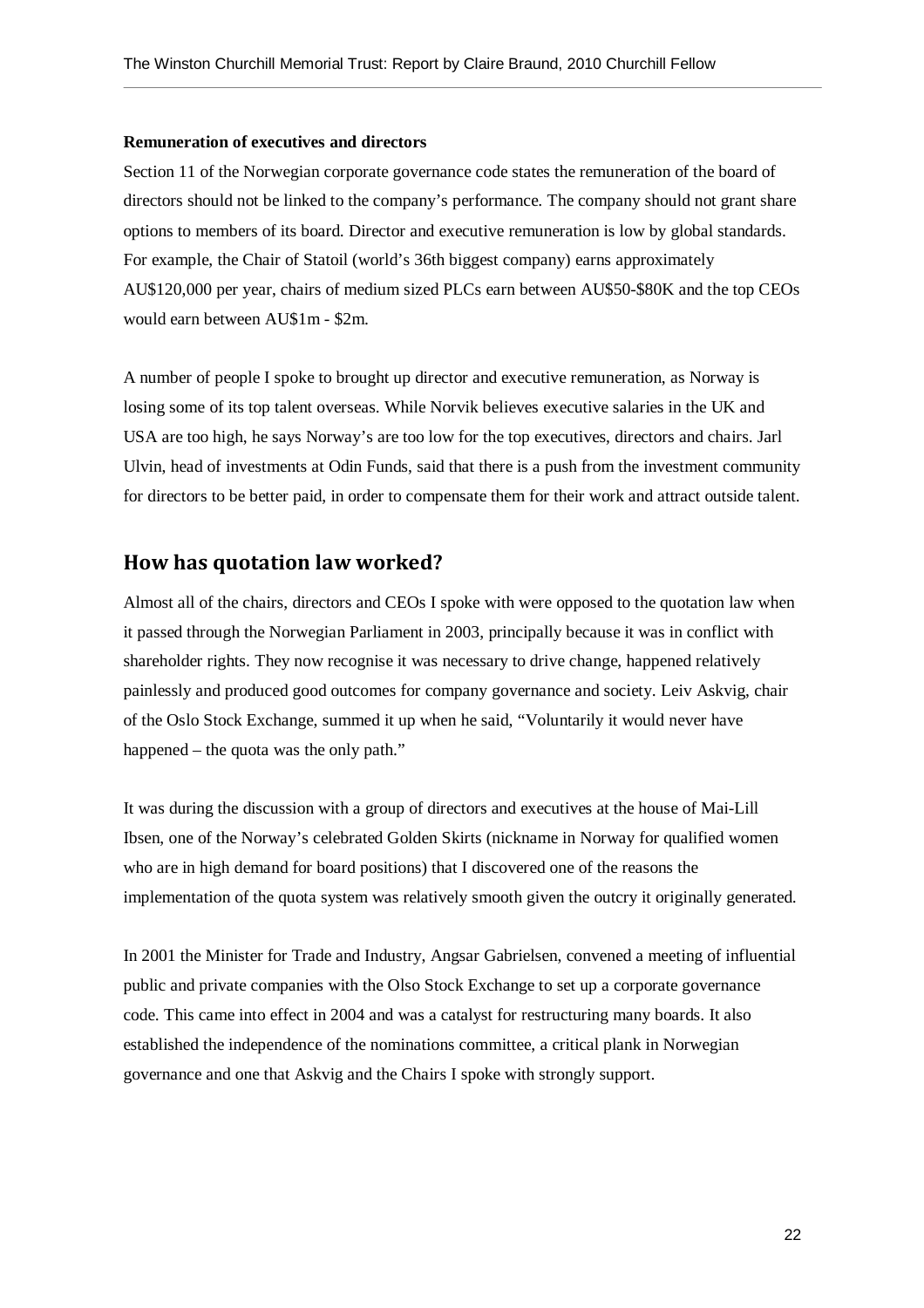"The members of the nomination committee should be selected to take into account the interests of shareholders in general. The majority of the committee should be independent of the board of directors and the executive personnel." (Section 7, Norwegian Code of Practice for Corporate Governance)

One of the people working on the code, Ludvik Sandnes, an investment banker with the Royal Bank of Scotland, said the independence of the nominations committee 'really helped with the implementation of the quotation law' as it gave the older male board members who in truth needed to step aside, somewhere else to go.

Svein Rennemo, the Chair of Statoil, confirmed this saying that the reform occurred during a period of change, a coincidence of timing that resulted in a new generation of board members of both sexes with different experiences being appointed to PLCs in Norway.

As he told 30 European Chairs early in 2011, their thinking was where he was at 10 years ago in terms of over-playing the challenge of a quota system and under-estimating the benefits of change that doing something different can bring.

He believes that the quotation law in Norway has delivered:

- More educated directors
- Improved board governance
- Younger board members
- Directors with different experiences
- A closer connection to company executives

The last point particularly is worth noting, as Rennemo believes there is a role for people on the board who have middle and senior management experience. "You should have CEO and CFO experience on the board, but you should also have something else, something different," he said, "like people are more alert to execution issues."

One outcome of quotation law has been the development in the understanding that diversity is not just about gender but background, understanding, experience, age and nationality. This echoes the comments made by Margaret Johnson in the UK, in relation to culture influencing your tendency to self-advocate.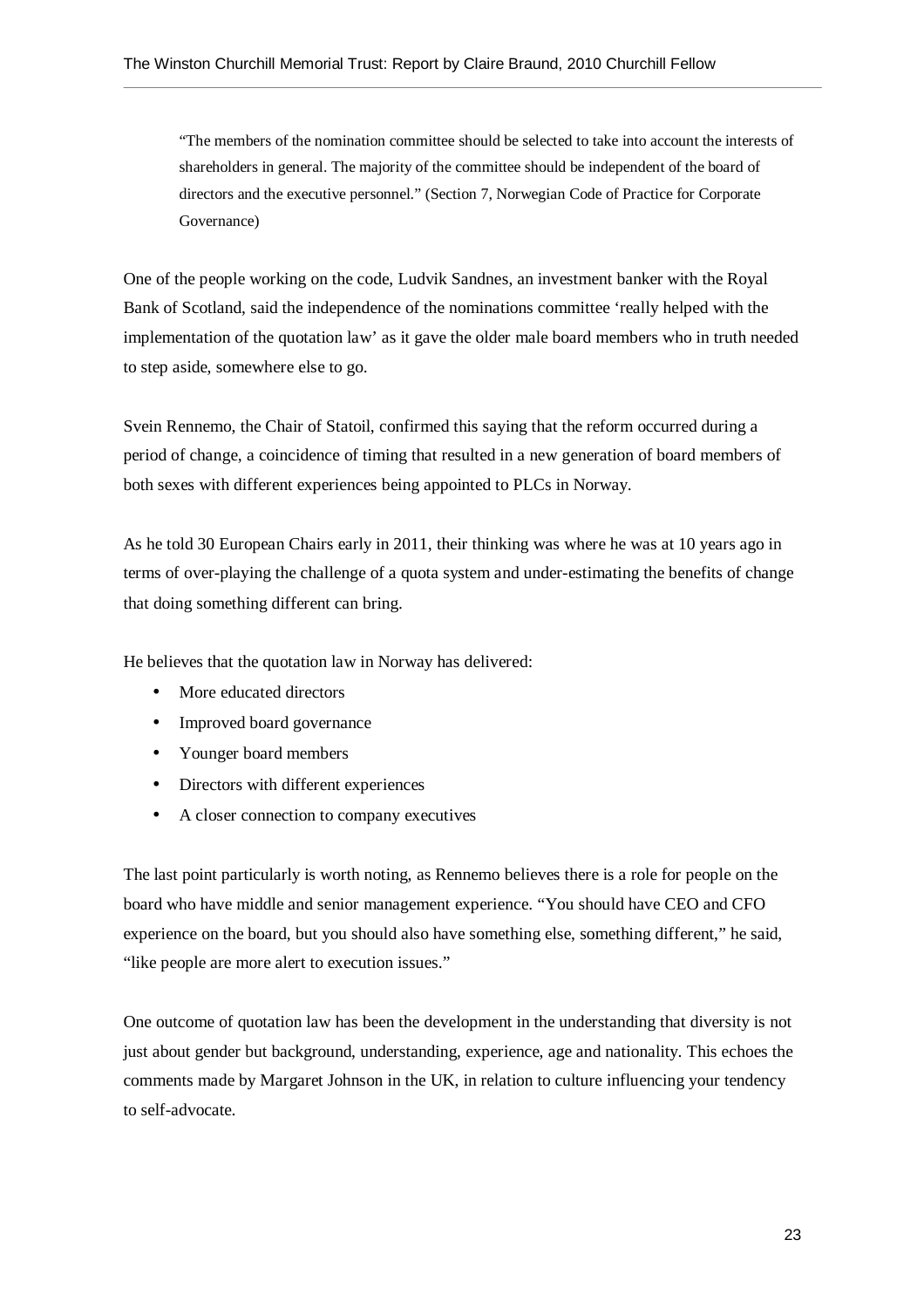Harald Norvik, the Chair of global Telecoms company Telenor said non-Norwegian experience is of value in itself and PLC boards increasingly need this outside expertise. In November 2011, Telenor appointed its fourth overseas director, former British Telecom executive Sally Davis, to the board.

If there is a downside to the quotation law, it can be seen in the number of women in management and executive positions who quit their jobs to take up board roles. Leiv Askvig said the quotation law resulted in a number of 'hotshot women in their late 30s' and early 40s' leaving executive careers early; which he believes was a mistake. Norvik is also sceptical of people quitting executive roles to become career directors, saying a certain level of work and life experience is needed to participate fully on a board.

The flipside is that for many women, being a director is more flexible than working in an executive role and allows them to combine family and work life. Turid Solvang, who started the Norwegian equivalent of the Institute of Company Directors, believes the quotation law killed off the myth that board work is so onerous that you cannot combine it with being a parent and opened the boardroom up to all comers.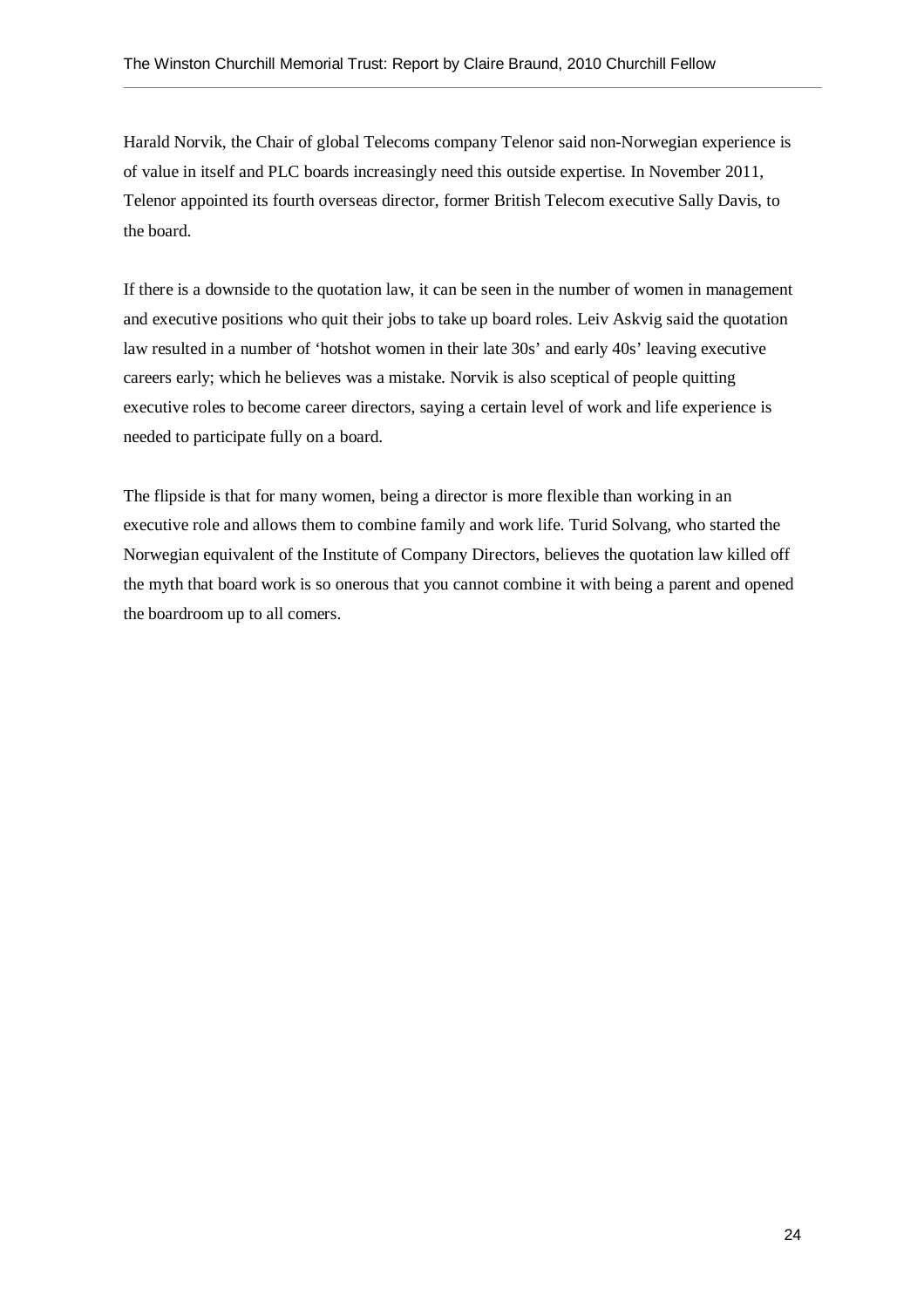#### Women in the workforce

In Norway close to 80% of women work and the country has the fourth highest birth rate in Europe. Clearly Norwegian women feel comfortable having careers and children. However, statistics can hide a bigger picture as there are a large number of women working part-time (67 % with children under the age of 10) in traditional roles (teaching, healthcare) who are saying no to management roles because of the dual demands on their time created by family and work.

Professor Ellen Mortensen of Bergen University, said women still see themselves as caregivers, own just 20 % of the nation's wealth and do worse in divorces than men. She spoke of a movement to 'go back to being housewives' as a symptom of Norway's great wealth creating a lack of aspiration among young women. Marianne Okland, a Norwegian rugby loving, British based investment banker turned Non Executive Director, said mass media in Norway is contributing to the lack of career ambition as, 'everyone just wants to be the wife of a footballer". She calls it the Beckham factor.

Prof. Mortensen cited the university sector as one area that had been resistant to change and highly patriarchal. Less than 20 % of full professors across Norway are women. Professor Inger Stensaker from the Norwegian School of Economics said that 10 years ago there were no female professors and now there are 13. It is being forced to come into line with the advent of quotas for public listed boards.

Nina Solli, assistant director at the Confederation of Norwegian Enterprises (NHO), said that if women feel the personal price being paid is too high then work will lose out. "To feel like a good mother you need to gather the family for dinner," she said. This somewhat old-fashioned notion was confirmed by several Norwegians and perhaps reflects the agrarian roots of Norwegian society, where women kept the animals and children alive while the men fished the North Sea.

Solli, who coordinates the Female Future Program for the NHO believes the main focus for Norwegian business should be skilling and encouraging more women to move into management and executive roles. The NHO program has been running since 2004 and challenges enterprises to make a long term commitment and set up objectives aimed at recruiting more women into management and the boardroom, and women to build networks and attain board membership. To date 1,251 women have qualified to take up board posts and more demanding leadership tasks.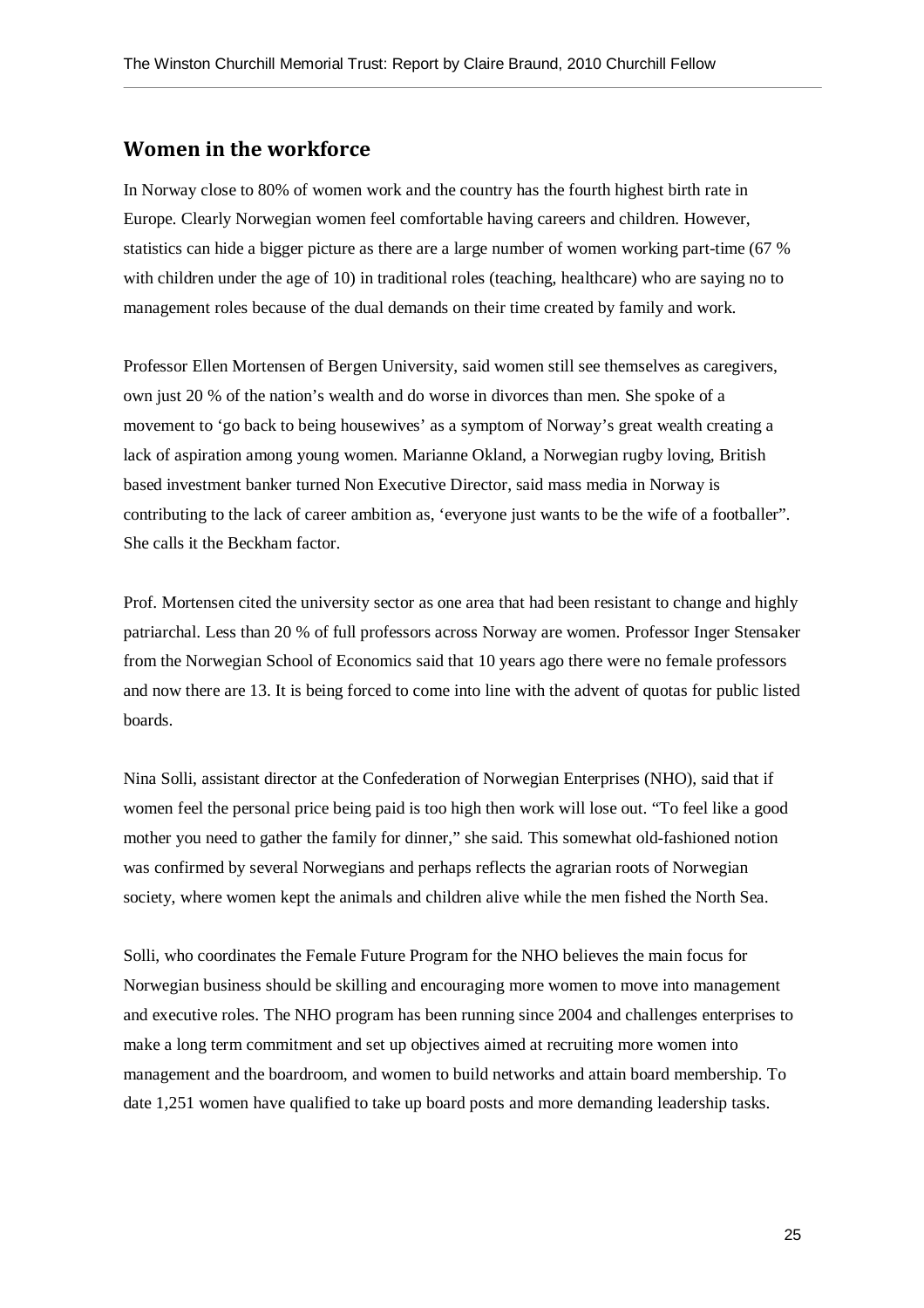For CEO's Idar Kreutzer, the CEO of Storebrand, and Christian Berg, CEO of Hafslund ASA, creating a dynamic and flexible work environment is core to retaining female (and male) talent. Both ran extensive talent programs which function equally for men as well as women. Storebrand, a financial services company with most of its activity related to life insurance and pension savings, offers:

- Full top-up of 46 week paid parental leave payment ie, the difference between what the government pays and the applicants salary
- Five weeks annual leave
- 10 days elder care per year for employees to care for aging parents etc
- An agreement with recruiters that at least one man and one woman are included on the final list
- Technology to support working from outside the office

When I spoke with Berg, he had the male company secretary to the board and man in charge of a big power generator away on four and six months' parental leave respectively. He said that this level of flexibility is required from employers who cannot demand 100 % in the office perfect service from employees.

Harald Norvik believes it is time for the discussion to change and for Norway to look at recognising the experience women have as mothers and professionals as relevant to boards and other roles. He cites conflict resolution, motivating skills and the capacity to manage a multidimensional career, experiences and people as key requirements for people in executive and later board roles.

"Leadership is advantage by people with different experiences...we need society to accept a career path where people can work, live and then come back to work again, without being disadvantaged," Norvik said.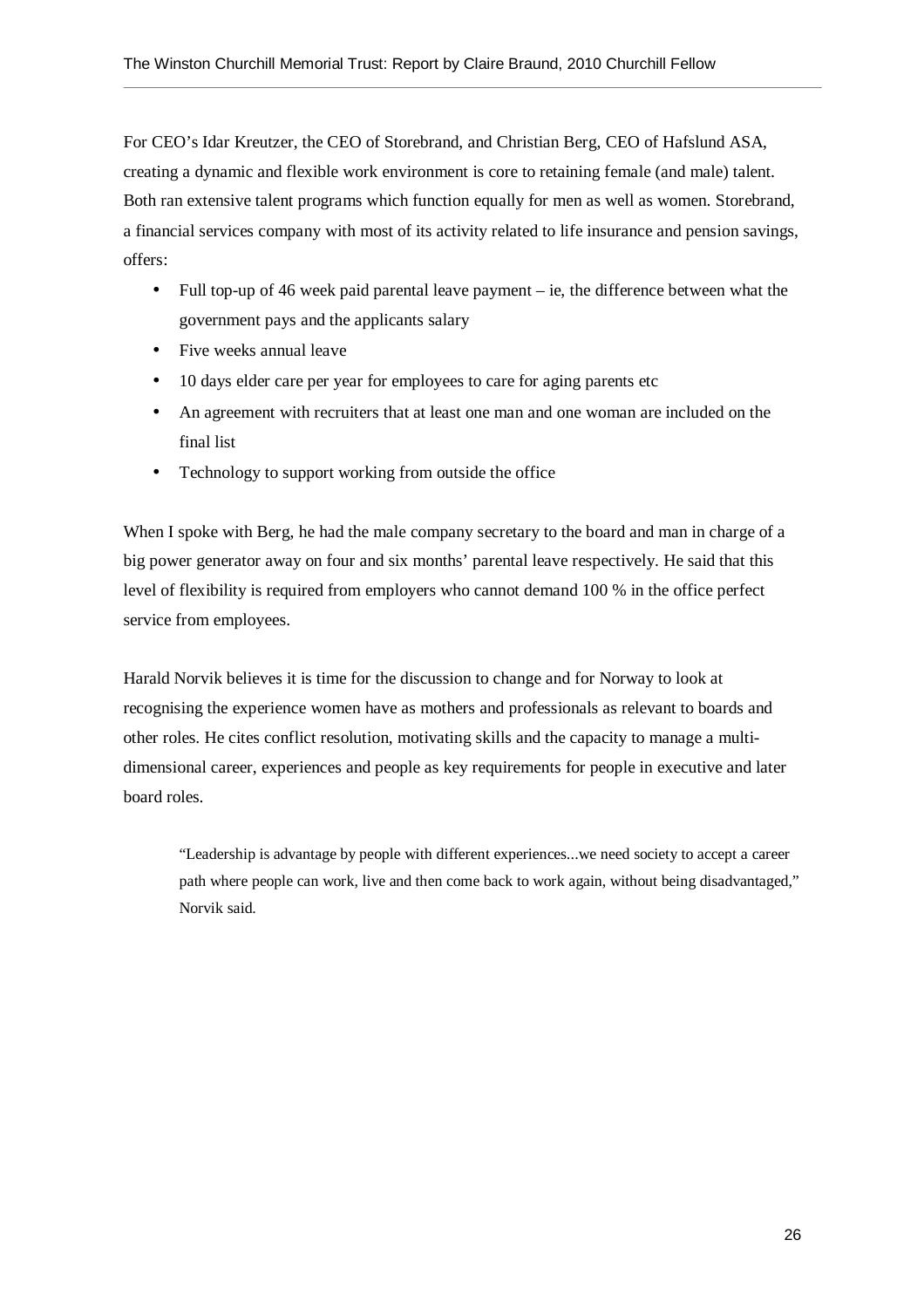# Research Project 3: France

*French men see French women as women first, then as French, then as professionals. They see other women of other nationalities as American/ Australian/ British first then as professionals then as women.* 

A consummate Parisian female corporate executive used this to explain why two thirds of the new entrants to CAC40 boards in France in 2011 were foreign.

#### Summary

France was the country in which I was able to gather the least information for my Churchill Fellowship. This was in part due to the few contacts I had in France and difficulties in obtaining meetings with those introduced to me via email. However, those I did meet gave me an overall picture of a more complex, but inherently gender diverse society, in which women's workforce participation is high (more than 70%) due to excellent childcare, a strong sense of independence and a general belief that everyone should work.

I met with five women in Paris, who gave me a strong sense that the quota law introduced early in 2011 has been quickly adapted into the day to day of French corporate life, but the twist has been the large numbers of foreign women appointed ahead of Frenchwomen. Marie-Claude Peyrache, a former senior executive at France Telecom, member of the French Legion of Honour and founder and director of Board Women Partners, said by appointing women from overseas, boards were ticking several diversity boxes, not just the one on gender. It also helped Frenchmen save face when it came to giving up their boardroom seats to women.

An issue that was harder to grasp in France was the complexity of the secondary and tertiary education systems, which from my basic understanding effectively determines your path in life. To be a top-level civil servant you have to go to École Nationale d'Administration, while to be an engineer you must go to École Polytechnique. It appears that your school, rather than your work experience, then plays a large part in how high you go in administration and onto boards. Civil servants also have their retirement funds calculated on the position they occupy for the last six months of career, whilst everyone else takes an aggregate of the best 25 years.

As one English woman working in France whom I spoke to suggested, "France has a lot to learn on governance... and the vectors for change are women."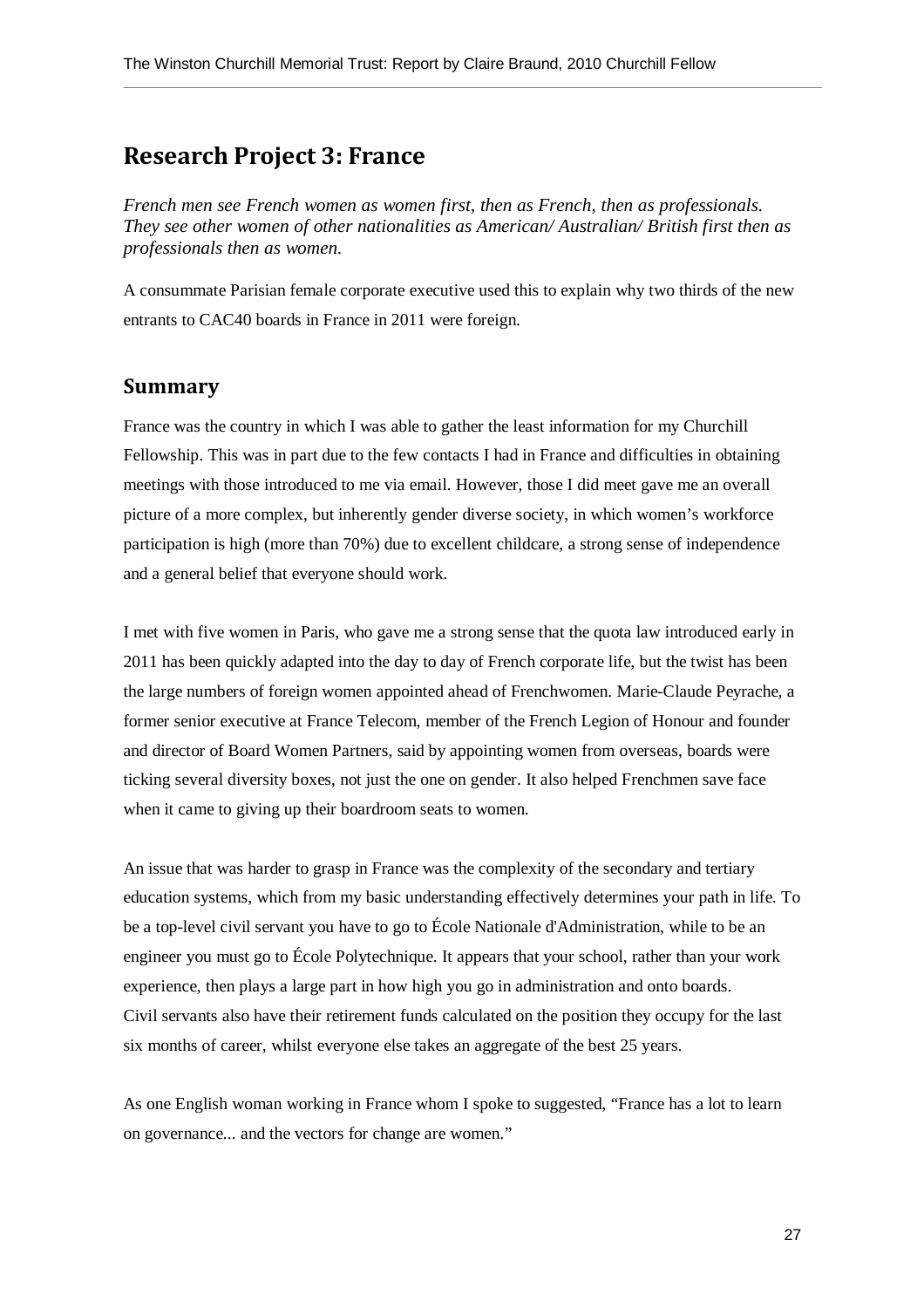#### **The French Stock market**

In order to understand what quotation law means in France it is important to have a working knowledge of the French stock market of which the following are the most important indexes:

- CAC 40 represents a capitalization-weighted measure of the 40 most significant values among the 100 highest market caps on Euronext Paris.
- CAC Mid 60 represents the 60 largest French equities after the CAC 40.
- SBF 120 is the most actively traded stocks listed in Paris. It includes all 40 stocks in the CAC 40 index plus a selection of 80 additional stocks listed on the Premier Marché and Second Marché under Euronext Paris.
- SBF 250 represents all sectors of the French economy.

The Premier Marché, Second Marché and Nouveau Marché comprise the three divisions of the French equities market.

#### Impact of quota law

"We tried everything and it did not work...we needed to get them moving. A code is voluntary so there is not enough adherence. If you don't do something special for women you won't increase the numbers at the top." Marie Claude Peyrache

In January 2011, the French Parliament passed a law requiring large companies to reserve at least 20% of their boardroom positions for women by 2014 and 40% by 2017. The quota law had been mooted for some time, however France first had to change its constitution to allow for sex equality before proposing the bill. The French legislation applies to some 2,000 companies in France which are either listed, have more than 500 employees or revenues over 50 million euros.

Just six months later the largest companies on the French stock exchange had exceeded the 20% quota, with close to 70% of new entrants appointed to the CAC40 being female. This was a big rise from 2004, when women held only 7.2% percent of board seats. Banks and telecoms companies have led the way.

Interestingly and somewhat controversially, there is no law for Government boards and committees. This has caused some disquiet in Paris, a city that is very used to the 'monarchy of civil servants' that reign supreme in France, running all Government boards and chairing several listed boards despite having little real experience for the position.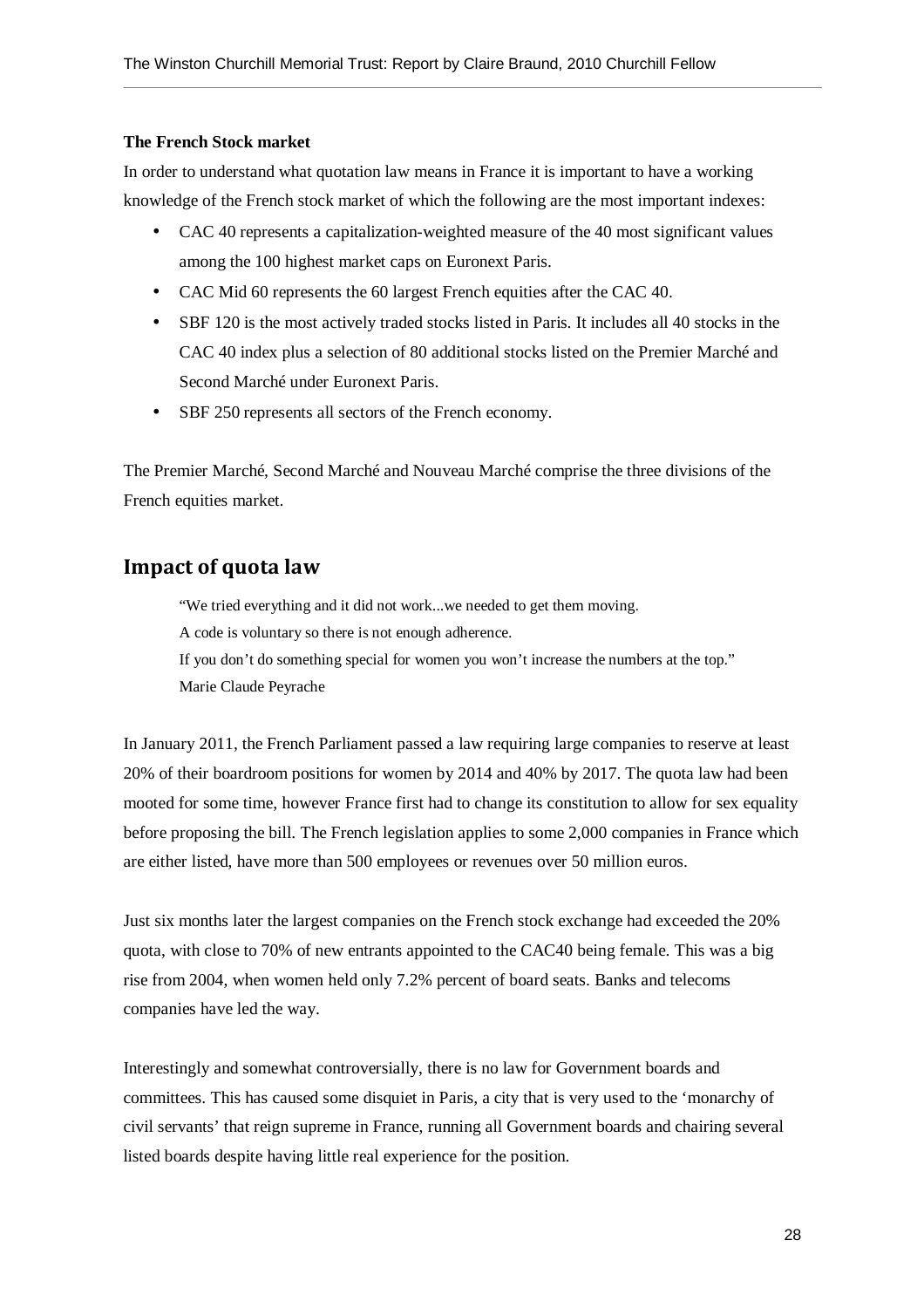#### Mentoring women on boards

Board Women Partners is a leading not-for-profit mentoring program launched in 2007 by Marie-Claude and her partner, Preaux-Cobti, Director General of Diafora, with the support of McKinsey and France Telecom. The program is based on Peninah Thomson's FTSE 100 Cross Company Mentoring Program, mentioned previously in this report. Board Women is a cross-mentoring program that puts decision-makers (the mentors, Chairmen of major companies) directly in contact with the mentees: senior level women who are able to aspire to these positions within a period of three years or less.

Each Chairman selects one woman (or several) from their own company who matches the profile and who are then mentored by the Chairman of another company taking part in the program. Mentors and their mentees meet regularly two to three times per year. All Chairmen reunite once a year and the mentees two or three times a year.

As of December 2011, the program comprises 29 Chairmen and 44 mentees. There have been 11 mentees join the board of an SBF 120 company.

#### Women's Forum for the Economy and Society

France provided one of the highlights of the Fellowship in that I was able to attend the Women's Forum for the Economy and Society in Deauville. This was an extraordinary experience, giving me an opportunity to meet male and female leaders and champions of change from around the world. The global meeting drew a record audience of 1,430 participants from 84 countries. I was the only Australian attending, which marked me out in the crowd.

A discovery program ran as an adjunct to the main sessions and provided delegates with the opportunity to follow specific streams in more depth that the plenary presentations allowed. The range of topics addressed under the theme banner of "What If" ranged from the Arab Spring to Tweeting, and showcased scores of women leading from the edges to the core of our societies.

I took part in the stream on women in the boardroom, which included a US-style boot camp. It was instructive that there was nothing new in any of the sessions and some of them were presenting ideas Women on Boards has been advocating for years. The concept of Women on Boards was very new to everyone I spoke to and there is clearly nothing like it anywhere globally.